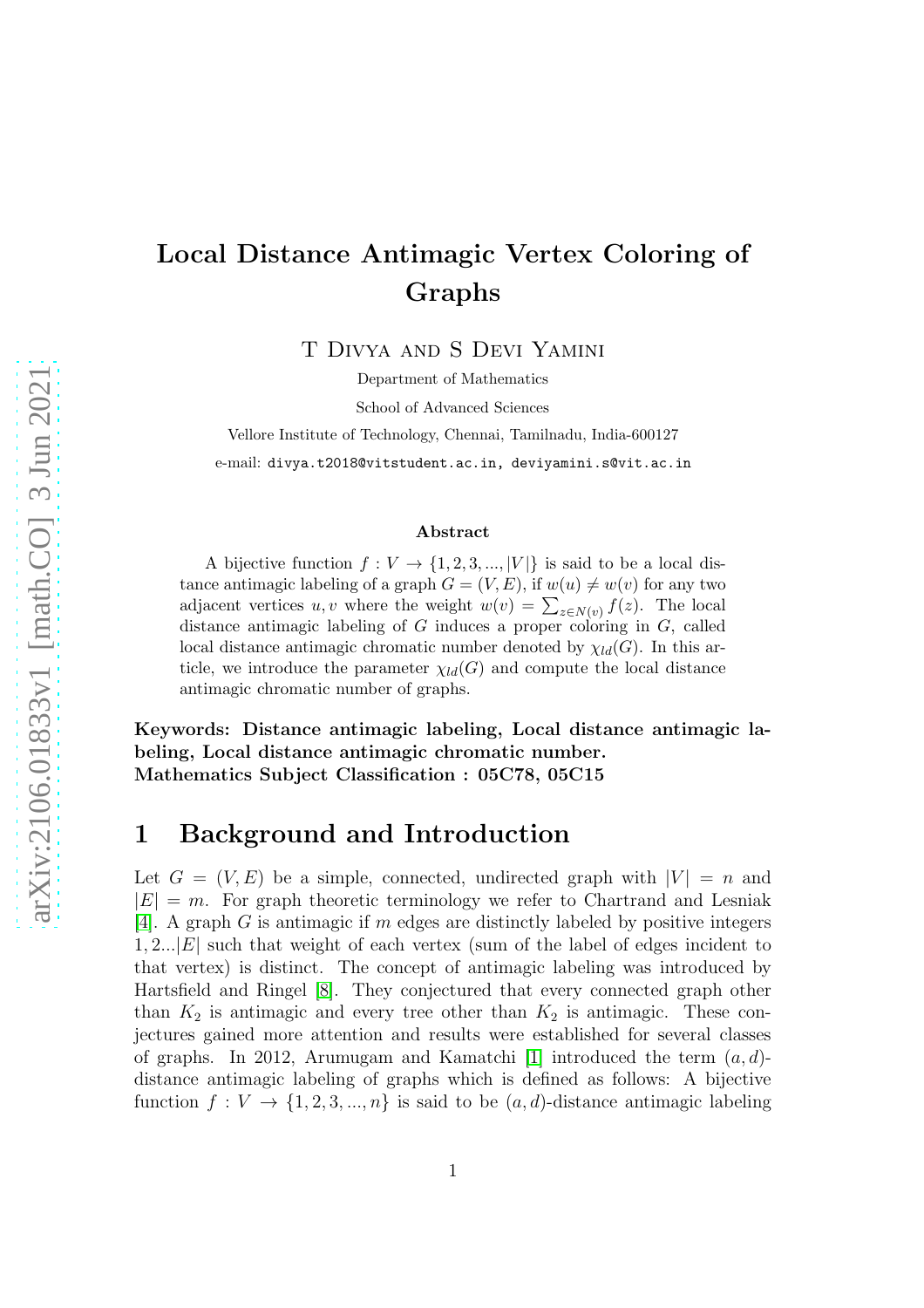if  $w(u) \neq w(v)$  for every vertex u and v,  $w(v) = \sum_{u \in N(v)} f(u)$  where each vertex weight forms an arithmetic progression  $\{a, a + d, a + 2d, ..., a + (n-1)d\}$ with common weight difference  $d$  and minimum vertex weight  $a$ . A graph  $G$ is  $(a, d)$ -distance antimagic if G admits  $(a, d)$ -distance antimagic labeling. The  $(a, d)$ -distance antimagic labeling is distance antimagic if  $d \geq 0$ . A bijective function  $f: V \to \{1, 2, 3, ..., n\}$  be a distance antimagic labeling, if  $w(x) \neq w(y)$  for every two vertices x and y in V. A graph G is distance antimagic if G admits a distance antimagic labeling. In 2013, Kamatchi and Arumugam [\[12\]](#page-19-1) proved that the cycles  $\{C_n, n \neq 4\}$ , the wheels  $\{W_n, n \neq 4\}$ , the paths  $\{P_n\}$  are distance antimagic graphs. Further they put forth the following conjectures that are yet open.

Conjecture 1.1. *A graph G is distance antimagic if and only if*  $N(u) \neq N(v)$ *for any two distinct vertices*  $u, v$  *in*  $V(G)$ *.* 

Conjecture 1.2. *A tree T is distance antimagic if and only if every support vertex* v *has precisely one leaf adjacent to* v*.*

Kamatchi et al. [\[13\]](#page-19-2) proved hypercube and several classes of disconnected graphs are distance antimagic. Rinovia Simanjuntak, Kristiana Wijaya proved that sun graphs, prism graphs, complete graphs, wheel graphs, fans and friendship graphs are distance antimagic [\[16\]](#page-19-3).

S. Arumugam et al. [\[2\]](#page-18-2) introduced the local antimagic graphs induced by local antimagic labeling which is defined as follows: Let  $G = (V, E)$  be a graph. A bijective function  $f: E \to \{1, 2, 3, ..., m\}$  is a local antimagic labeling, if for all  $uv \in E$ ,  $w(u) \neq w(v)$  where  $w(u) = \sum_{e \in E(u)} f(u)$ . If G is local antimagic, then G has local antimagic labeling. The local antimagic chromatic number  $\chi_{la}(G)$  is the proper coloring of G induced by local antimagic labeling. They investigated the local antimagic chromatic number of tree  $\chi_{la}(T) \geq l+1$  and conjectured that every connected graph other than  $K_2$  is local antimagic and every tree other than  $K_2$  is local antimagic are still open. Further, they provided a local chromatic number of cycle graphs, complete bipartite graphs, friendship graphs, wheel graphs. John Haslegrave [\[10\]](#page-19-4) proved the conjecture raised in [\[2\]](#page-18-2), every connected graph other than  $K_2$  is local antimagic using the probabilistic method. Julien Bensmail et al. [\[11\]](#page-19-5) positively proved the conjecture, every tree other than  $K_2$  is local antimagic raised in [\[2\]](#page-18-2).

The corona product of graphs was introduced by Frucht and Harary in 1970 [\[7\]](#page-19-6). The corona product of two graphs  $G_1$  and  $G_2$  denoted by  $G_1 \circ G_2$  is constructed by taking one copy of  $G_1$  along with  $|V(G_1)|$  copies of  $G_2$  and joining the *i*-th vertex of  $G_1$  to every vertex of *i*-th copy of  $G_2$ , for  $1 \leq i \leq |V(G_1)|$ . Note that  $K_m$  denote the complement of  $K_m$ , also called the null graph on m vertices.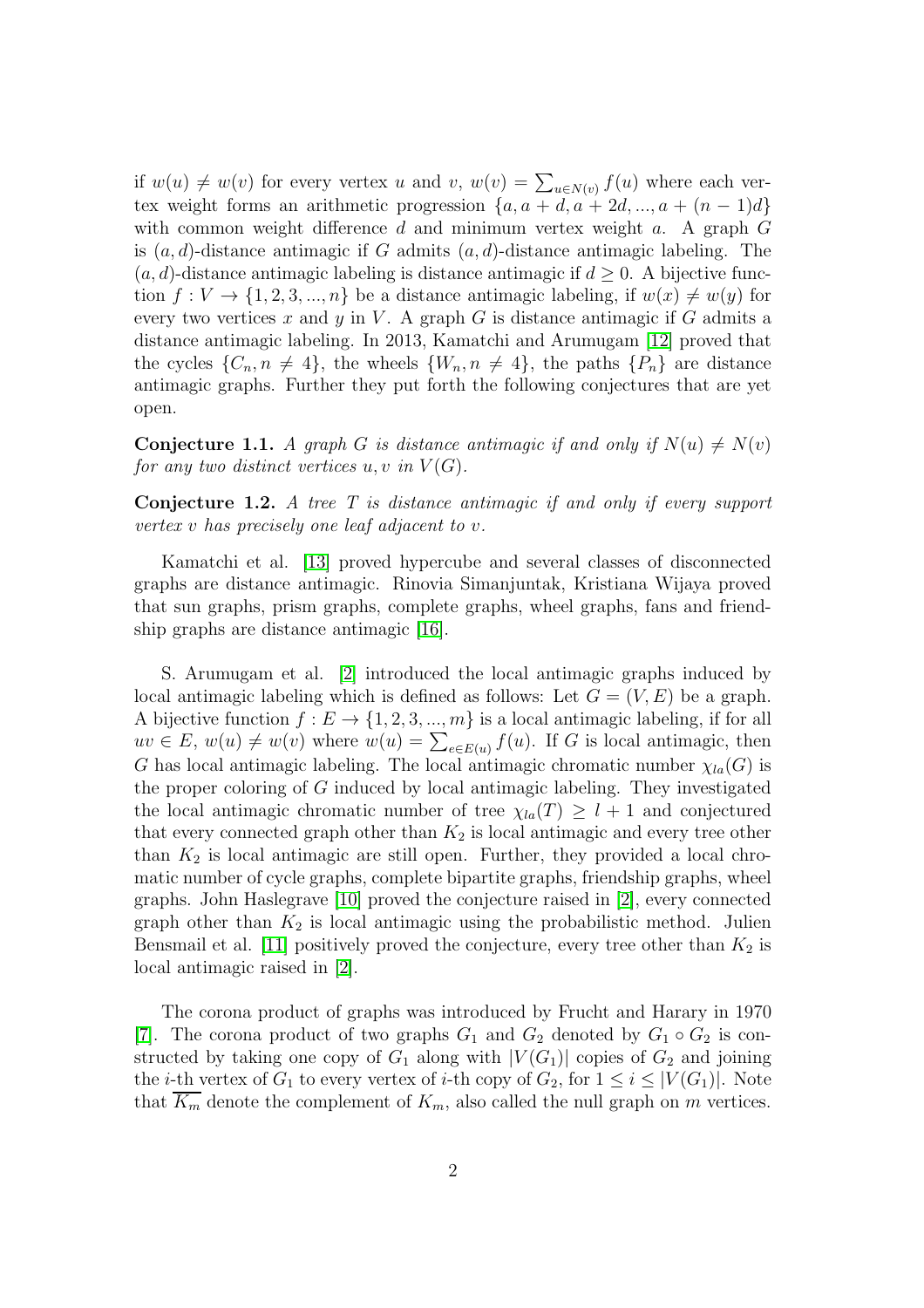Arumugam et al. [\[3\]](#page-18-3) provided the local antimagic chromatic number for corona product of graphs G with  $K_m$  for  $m \geq 1$ . They proved that  $\chi_{la}(P_n \circ K_m)$  is  $mn + 2$ . Further they provided the local antimagic chromatic number for corona product of both graphs, the odd cycle  $C_n$ ,  $n \geq 5$  and the complete  $K_n$ ,  $n \geq 3$ with the null graph  $K_m$  for  $m \geq 2$ .

Motivated by these observations, we introduce a concept named a local distance antimagic labeling of graphs and a new parameter, local distance antimagic chromatic number its denotes  $\chi_{ld}(G)$ .

**Definition 1.3.** A bijective function  $f: V \to \{1, 2, 3, ..., |V| = n\}$  is local distance antimagic labeling for a graph  $G = (V, E)$ , if  $w(u) \neq w(v)$  for any two adjacent vertices u and v, where  $w(v) = \sum_{z \in N(v)} f(z)$ ,  $N(v)$  is the open neighborhood of v. A graph  $G$  is local distance antimagic if  $G$  admits a local distance antimagic labeling. This induces a proper color where the vertex  $v$  is assigned the color  $w(v)$ . This leads to the following concept.

**Definition 1.4.** Local distance antimagic chromatic number  $\chi_{ld}(G)$  is defined as the minimum number of colors required to proper color the graph induced by local distance antimagic labeling of  $G$ . If  $G$  is distance antimagic, then  $G$  is local distance antimagic.



Figure 1: Local distance antimagic chromatic number for  $K_{4,4}$ 

If G is distance antimagic, then G is local distance antimagic, but the converse is not true. We observe that the local distance antimagic chromatic number of the graph G shown in Figure 1 is  $\chi_{ld}(G) = 2 = \chi(G)$ .

The graph  $K_2$  is neither antimagic nor local antimagic. Many researchers tried hard to solve the conjecture in [\[8\]](#page-19-0), [\[2\]](#page-18-2), every connected graph other than  $K_2$  is antimagic and local antimagic, respectively. But  $K_2$ , a magic graph. We observe that  $K_2$  is distance antimagic. All distance antimagic graphs are local distance antimagic, but the converse is not valid. Hence on achieving the local distance antimagic labeling on  $K_2$ , we receive the minimum labels  $(v_1, v_2)$  with  $(1, 2)$  respectively, thus obtaining unique vertex colors. Therefore  $K_2$  is a local distance antimagic graph. Hence we start with the following observation.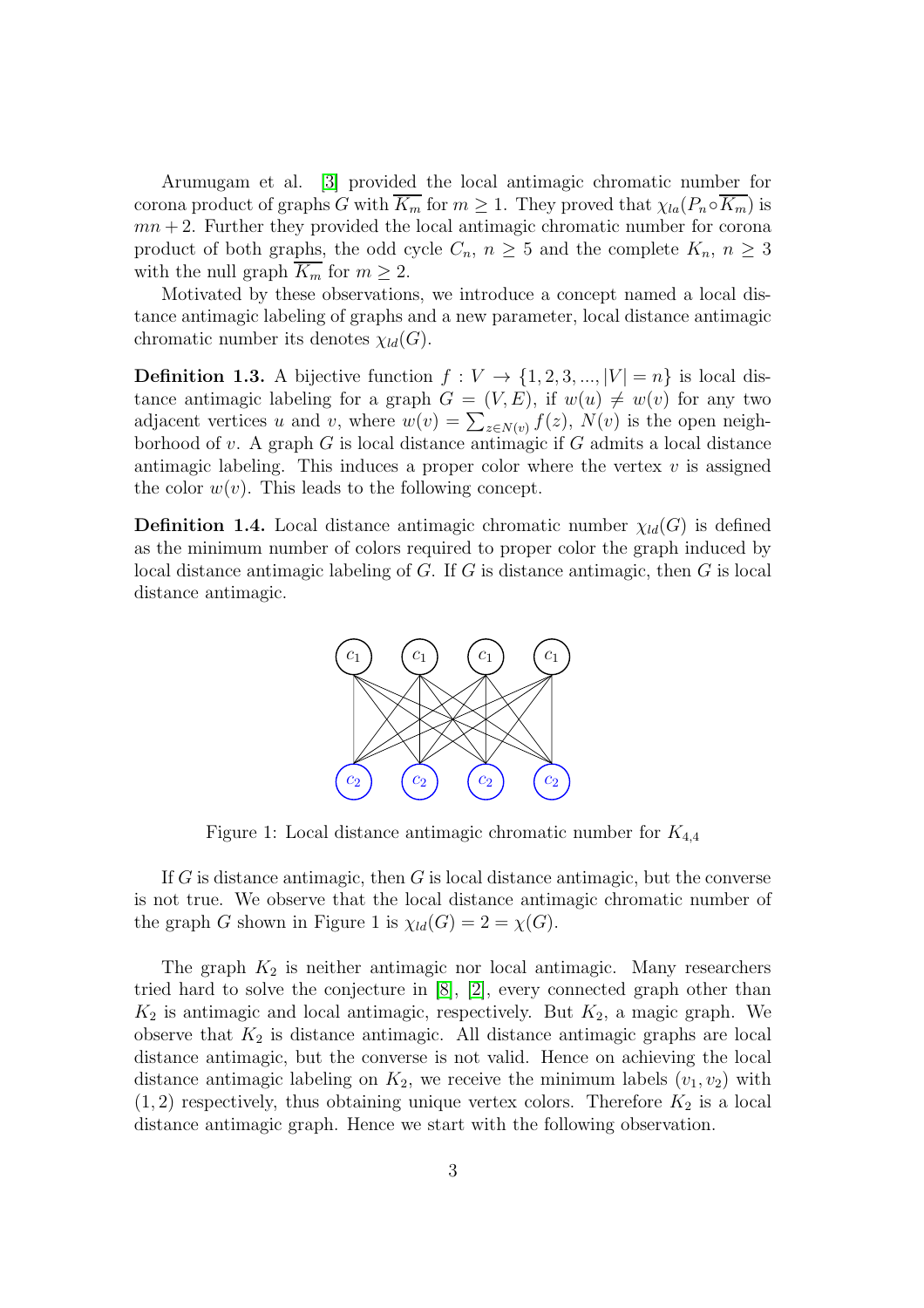Observation 1.5. *Every connected graph is local distance antimagic.*

**Remark 1.6.**  $\chi_{ld}(G) \geq \chi(G)$ *. Then*  $\chi_{ld}(G) - \chi(G)$  *is arbitrarily large is shown in the following theorems.*

We provide a new concept to compute the local distance antimagic chromatic number of graphs in the following sections.

### 2 Main Results

### 2.1 Local Distance Antimagic Chromatic Number of Star Related Graphs

This section observed that the local distance antimagic graphs naturally provide the proper color induced by local distance antimagic labeling. Here we compute the local distance antimagic chromatic number of star-related graphs. We know that the chromatic number of star graph  $\chi(S_n)$  is 2. The following Theorem provides the local distance antimagic chromatic number of star graph  $\chi_{ld}(S_n)$  is 2. Thus, we infer that  $\chi_{ld}(S_n) = \chi(S_n)$ .

**Theorem 2.1.** *For a star graph*  $S_n$  *on*  $n \geq 2$ *, we have*  $\chi_{ld}(S_n) = 2$ *.* 

*Proof.* Let G be a star graph  $S_n$  with  $n+1$  vertices. Let  $V(G) = \{c \cup v_i, for 1 \leq i \leq n\}$  $i \leq n$  and  $E(G) = \{c \ v_i, for \ 1 \leq i \leq n\}$  where c is the internal vertex and  $v_i$  are pendant vertices. We have  $|V(G)| = n+1$  and  $|E(G)| = n$ . We define a bijective function  $f: V \to \{1, 2, 3, ..., n+1\}$  by

$$
f(c) = n + 1
$$
  

$$
f(v_i) = i, \text{ for } 1 \le i \le n
$$

Then the vertex weights are as follows

$$
w(vi) = n + 1
$$

$$
w(c) = \frac{n(n+1)}{2}
$$

Thus  $\chi_{ld}(S_n) = 2$ . We know that,  $\chi(S_n) = 2$ . Hence  $\chi_{ld}(S_n) = 2$ .

The Join of two graphs  $G = G_1 + G_2$  is structured by adjoining every vertex at  $G_1$  to every vertex at  $G_2$ . As an immediate consequences of Theorem 2.1, we proved the following Corollary.

**Corollary 2.2.** *For the graph*  $G = K_1 + \overline{K_n}$ *, with*  $n \geq 1$ *, we have*  $\chi_{ld}(G) = 2$ *.* 

 $\Box$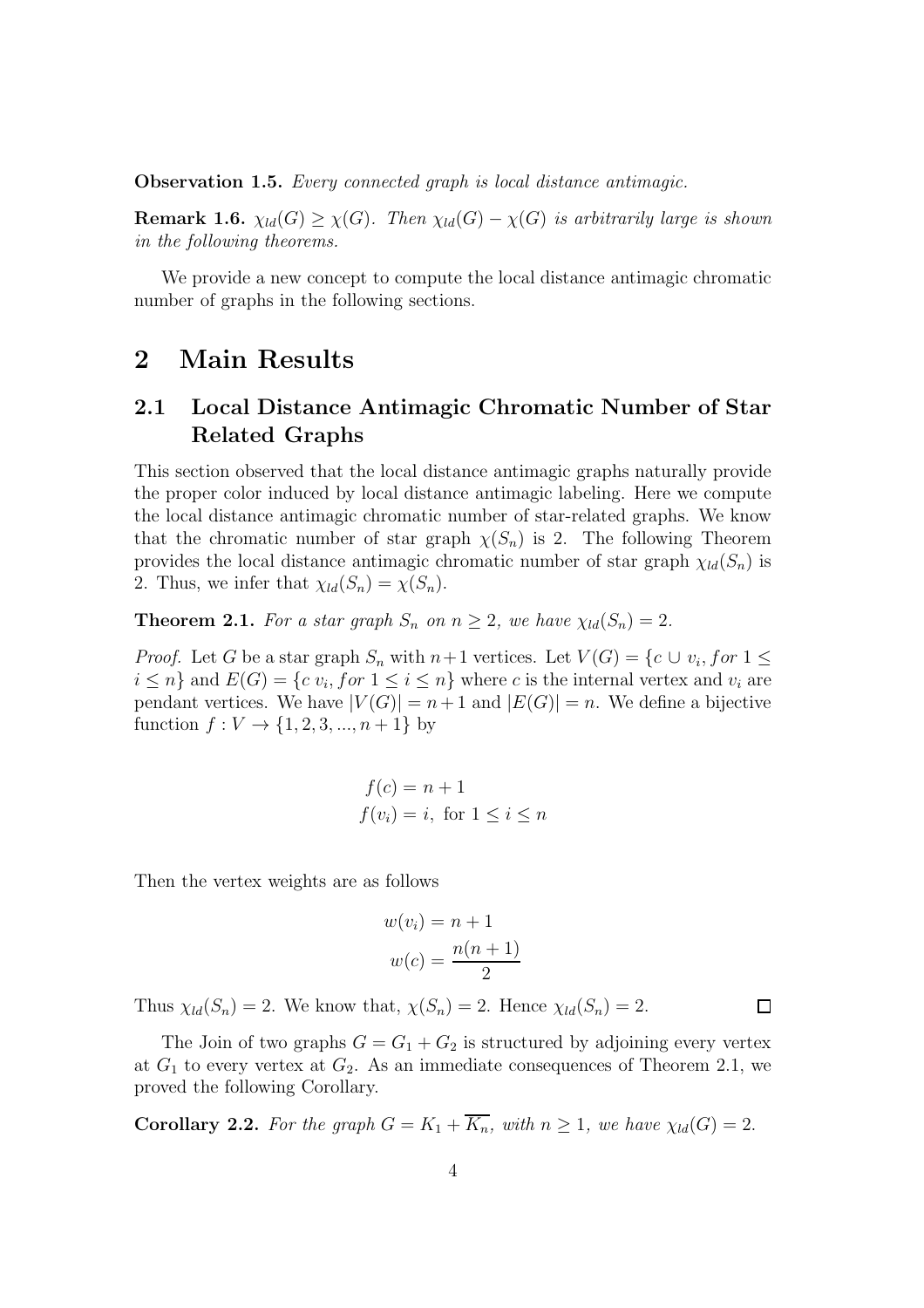**Theorem 2.3.** For a subdivision of star graph  $S_n^m$  with  $n \geq 3$ ,  $m = 1$ , we have  $\chi_{ld}(S_n^m) = n + 1.$ 

*Proof.* Let  $V(S_n^1) = \{c \cup v_i^j\}$  $i, for 1 \leq i \leq n, 1 \leq j \leq 2$ } and  $E(S_n^1) = \{c \ v_i^j \cup$  $v_i^j$  $i \, v_i^{j+1}$  $i^{j+1}$ , for  $1 \le i \le n, j = 1$ . Then  $|V(S_n^1)| = 2n + 1$  and  $|E(S_n^1)| = 2n$ . Let us define a function  $f: V \to \{1, 2, 3, ..., 2n + 1\}$  by

$$
f(v_i^j) = \begin{cases} 2n+1, & \text{for } i = 1, j = 1 \\ n+i, & \text{for } 2 \le i \le n, j = 1 \\ i, & \text{for } 1 \le i \le n, j = 2 \end{cases}
$$

$$
f(c) = n+1
$$

Then the vertex weights are

$$
w(v_i^j) = \begin{cases} n+1+i, & \text{for } 1 \le i \le n, j = 1 \\ 2n+1, & \text{for } i = 1, j = 2 \\ n+i, & \text{for } 2 \le i \le n, j = 2 \end{cases}
$$

$$
w(c) = 2n+1+\sum_{i=2}^n (n+i)
$$

Thus,  $\chi_{ld}(S_n^1) \leq n+1$ . Suppose  $n=3$ , the minimum possible vertex weight  $w(c) = \frac{n(n+1)}{2} = 6$ , such that  $f(v_i^1) = 1, 2, ..., n$ . Thus vertex c receives a first color.  $v_i^2$  are pendant vertices. Therefore,  $w(v_i^2) = 1, 2, \dots n$ . Thus all pendant vertices receives *n* colors. Hence,  $S_n^1$  receives  $n+1$  colors. Similarly we can prove for  $n \geq 4$ , the minimum possible weight of central vertex  $w(c) = \frac{n(n+1)}{2}$ , but  $|V(S_n^1)| = 2n + 1$ . Thus  $w(c) > |V(S_n^1)|$ . Note that  $w(c)$  receives a new color. Therefore,  $\chi_{ld}(S_n^1) \geq n+1$ . Hence for  $m = 1$ ,  $\chi_{ld}(S_n^m) = n+1$ .  $\Box$ 

The bistar  $B_{n,n}$  is a graph constructed by joining n pendant edges to endpoints of  $K_2$ . Any bistar graphs are local distance antimagic, shown in the following Theorem.

**Theorem 2.4.** *For any bistar graph*  $B_{n,n}$  *with*  $n \geq 2$ *, we have*  $\chi_{ld}(B_{n,n}) = 4$ *.* 

*Proof.* Let  $V(B_{n,n}) = \{u, v, u_i, v_i, for \ 1 \leq i \leq n\}$  and  $E(B_{n,n}) = \{uv \cup uu_i \cup$  $vv_i$ , for  $1 \leq i \leq n$ . We have  $|V(B_{n,n})| = 2(n+1)$  and  $|E(B_{n,n})| = 2n+1$ . Let  $f: V \to \{1, 2, ..., 2(n+1)\}\$ be a bijective function defined by

$$
f(u) = 2n + 1
$$
  
\n
$$
f(v) = 2n + 2
$$
  
\n
$$
f(u_i) = i, \text{ for } 1 \le i \le n
$$
  
\n
$$
f(v_i) = n + i, \text{ for } 1 \le i \le n
$$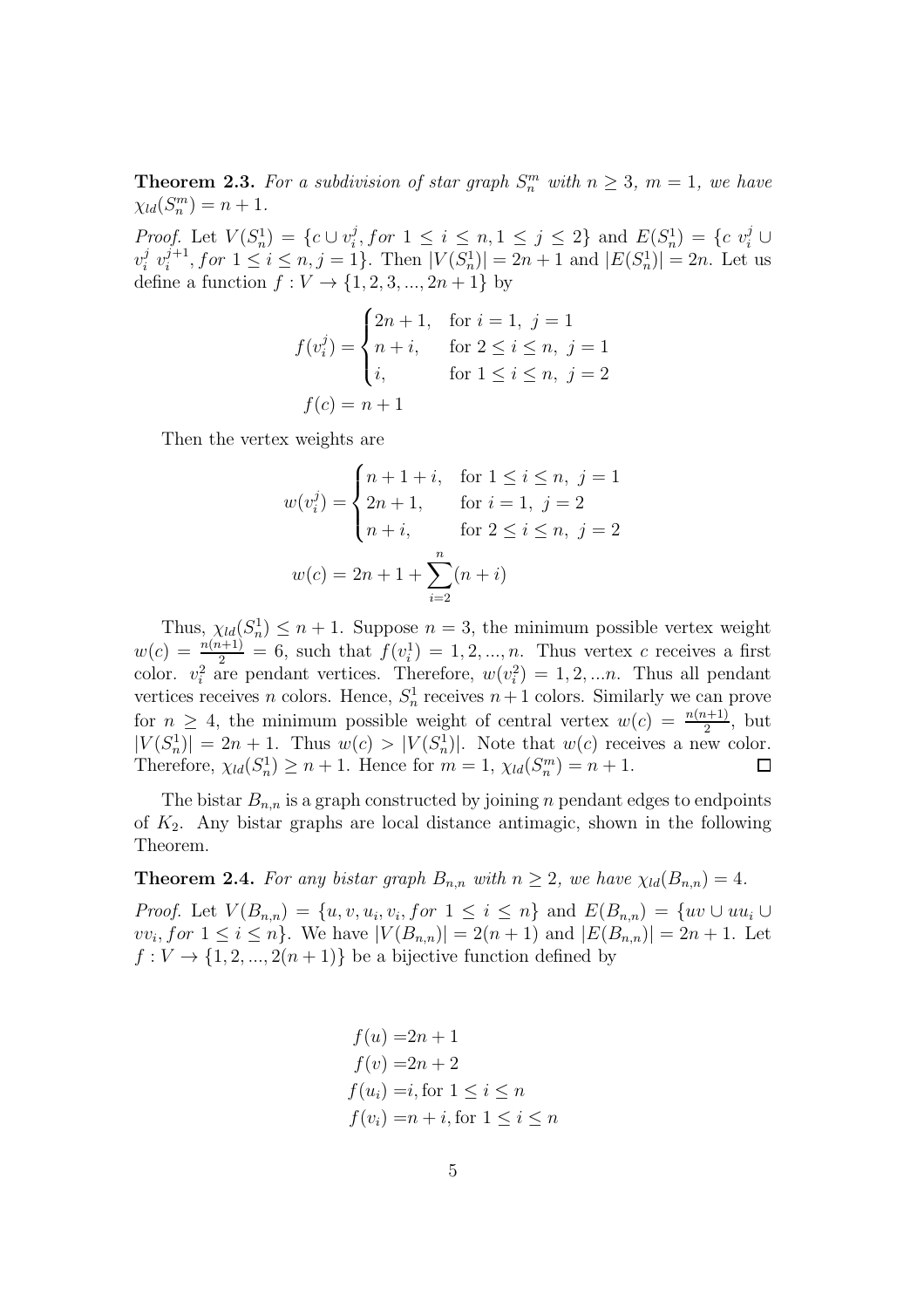The weight of the vertices are

$$
w(u) = \frac{n(n+5)+4}{2}
$$
  
\n
$$
w(v) = \frac{3n^2+5n+2}{2}
$$
  
\n
$$
w(u_i) = f(u)
$$
  
\n
$$
w(v_i) = f(v)
$$

Thus  $\chi_{ld}(B_{n,n}) \leq 4$ . The chromatic number of a bistar is  $\chi(B_{n,n}) = 2$ . Suppose  $\chi_{ld}(B_{n,n}) = 2$ . The weight of the pendant vertex receives its adjacent vertex label. Therefore the graph receives  $w(u_i) = f(u)$  and  $w(v_i) = f(v)$ . Thus there exists 2 colors. Then  $w(u) = f(u_i) + f(v)$ , meant that the weight of the vertex u is the sum of the labels of  $u_i$  pendant vertices and  $f(v)$ . Also  $w(v) = f(v_i) + f(u)$ . Therefore  $w(u)$  and  $w(v)$  receives two new colors, because u, v are adjacent vertices. Therefore  $\chi_{ld}(B_{n,n}) \geq 4$ . Hence  $\chi_{ld}(B_{n,n}) = 4$ .  $\Box$ 

The Doublestar graph is obtained by joining the m pendant edges to one end of  $K_2$  and n pendant edges to the other end of  $K_2$ , denoted by  $B_{m,n}$ . As an immediate consequence of Theorem 2.4, we proved the following Corollary.

**Corollary 2.5.** *For any doublestar graph*  $B_{m,n}$ *, with*  $m, n \geq 2$ *, we have*  $\chi_{ld}(B_{m,n}) =$ 4*.*

Theorem 2.6. *The subdivision of a bistar graph admits a local distance antimagic labeling, thus we have*  $\chi_{ld}(BS(n,n)) = 4$ *, for*  $n \geq 4$ *.* 

*Proof.* For  $1 \leq i \leq n$ , consider  $V(BS(n,n)) = \{c, u, v, u_i, v_i\}$  and  $E((BS(n,n)) =$  ${cu \cup cv \cup uu_i \cup vv_i}.$  Thus  $|V(BS(n, n))| = 2n+3$  and  $|E((BS(n, n))| = 2(n+1).$ Let us define a bijective function  $f: V(BS(n, n) \rightarrow \{1, 2, 3, ..., 2n + 3\}$  by Case 1: When  $n = 3$ 

$$
f(c) = 2n + 3
$$
  
\n
$$
f(u) = 2n
$$
  
\n
$$
f(v) = 2(n + 1)
$$
  
\n
$$
f(u_i) = \begin{cases} 2i - 1, & \text{for } i = 1, 2 \\ 2i + 1, & \text{for } i = 3 \end{cases}
$$
  
\n
$$
f(v_i) = \begin{cases} 2i, & \text{for } i = 1, 2 \\ 2i - 1, & \text{for } i = 3 \end{cases}
$$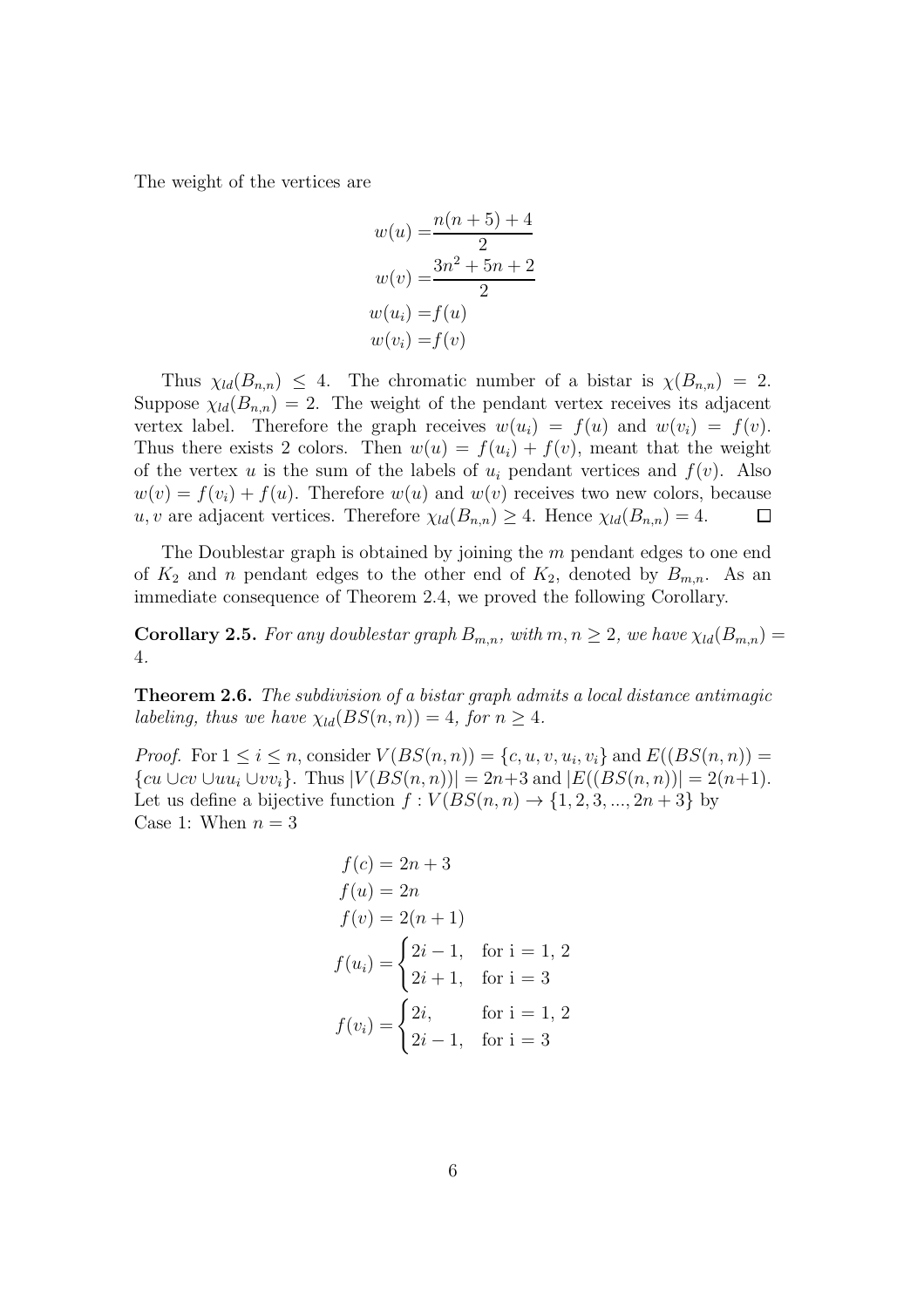$$
w(c) = 2(2n + 1)
$$

$$
w(ui) = 2n
$$

$$
w(vi) = 2(n + 1)
$$

$$
w(u) = w(v) = 5(n + 1)
$$

Case 2: When  $n \geq 5$  and n is odd

$$
f(c) = 6
$$
  
\n
$$
f(u) = 2(n + 1)
$$
  
\n
$$
f(v) = 2n + 3
$$
  
\n
$$
f(u_i) = \begin{cases} 2i - 1, & \text{for } i = 1, 2 \\ 2i + 1, & \text{for } 3 \le i \le n, \text{ where } i \text{ is odd} \\ 2i, & \text{for } 4 \le i \le n, \text{ where } i \text{ is even} \end{cases}
$$
  
\n
$$
f(v_i) = \begin{cases} 2i, & \text{for } i = 1, 2 \text{ and } 5 \le i \le n, \text{ where } i \text{ is odd} \\ 2i - 1, & \text{for } i = 3 \\ 2i + 1, & \text{for } 4 \le i \le n, \text{ where } i \text{ is even} \end{cases}
$$

Then the vertex weights are

$$
w(c) = 4n + 5
$$

$$
w(u_i) = 2(n + 1)
$$

$$
w(v_i) = 2n + 3
$$

$$
w(u) = w(v) = \frac{n(2n + 3) + 7}{2}
$$

Case 3: When  $n \geq 4$  and n is even

$$
f(c) = 2n + 1
$$
  
\n
$$
f(u) = 2(n + 1)
$$
  
\n
$$
f(v) = 2n + 3
$$
  
\n
$$
f(u_i) = \begin{cases} 2i - 1, & \text{for } 1 \le i \le n, \text{ where } i \text{ is odd} \\ 2i, & \text{for } 1 \le i \le n, \text{ where } i \text{ is even} \end{cases}
$$
  
\n
$$
f(v_i) = \begin{cases} 2i, & \text{for } 1 \le i \le n, \text{ where } i \text{ is odd} \\ 2i - 1, & \text{for } 1 \le i \le n, \text{ where } i \text{ is even} \end{cases}
$$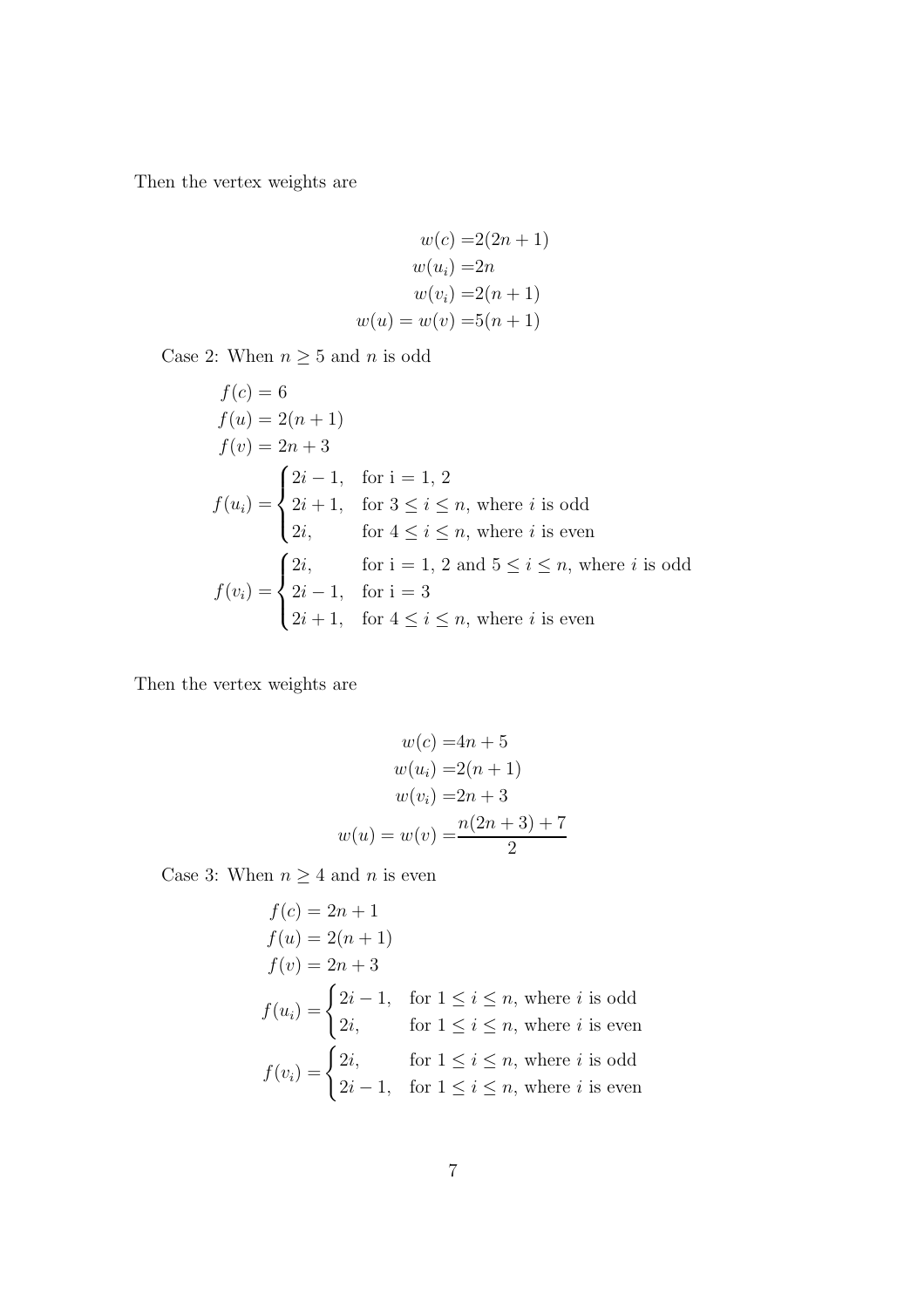$$
w(c) = 4n + 5
$$
  
\n
$$
w(u_i) = 2(n + 1)
$$
  
\n
$$
w(v_i) = 2n + 3
$$
  
\n
$$
w(u) = w(v) = \frac{(4n + 2)(n + 2)}{4}
$$

Thus  $\chi_{ld}(BS(n,n)) \leq 4$ . We know that  $\chi(BS(n,n)) = 2$ . If  $\chi_{ld}(BS(n,n)) = 2$ , the weight of the pendant vertex receives the adjacent vertex label. Thus the graph receives  $[w(u_i) = f(u)]$  and  $w(v_i) = f(v)$ , 2-colors. The minimum possible vertex weight  $w(u) = \frac{(n+1)(n+2)}{2}$  is greater than  $|V(BS(n,n))|$ . Similar condition is applied for  $w(v)$ . Then  $w(u) = w(v)$  receives one new color. The weight  $w(c) =$  $w(u_i)$  or  $w(v_i)$  may occur, but the vertex weight  $w(c) = f(u) + f(v)$ . We know the value of  $w(u_i)$  and  $w(v_i)$ . Further  $w(c) \neq w(u_i)$  or  $w(v_i)$ , vertex c receives another new color. Therefore  $\chi_{ld}(BS(n,n)) \geq 4$ . Hence  $\chi_{ld}(BS(n,n)) = 4$ .  $\Box$ 

The shadow graph  $D_2[G]$  is constructed from two graphs  $G_1$  and  $G_2$  by joining the vertex v in  $G_1$  to the neighbours of corresponding vertex in  $G_2$ . The following result provides the local distance antimagic chromatic number of the shadow graph of a bistar.

**Theorem 2.7.**  $\chi_{ld}(D_2|B_{n,n}) = 5$ , where  $D_2|B_{n,n}|$ ,  $n \geq 2$  is the shadow graph of *a bistar graph.*

*Proof.* Let  $V(D_2[B_{n,n}]) = \{u, v, u_\alpha, v_\alpha, u_i, v_i, u_\alpha^i, v_\alpha^i, for 1 \le i \le n\}$  and  $E(D_2[B_{n,n}]) =$  $\{u\;v\;\cup\;u\;u_i\;\cup\;v\;v_i\;\cup\;u_\alpha\;u_\alpha^i\;\cup\;u\;u_\alpha^i\;\cup\;u_\alpha\;u_i\;\cup\;v\;v_\alpha^i\;\cup\;v_\alpha\;v_i, for\;1\leq i\leq n\}.$ We have  $|V(D_2|B_{n,n})| = 4(n+1)$  and  $|E(D_2|B_{n,n})| = 2(4n+1)$ . Define  $f: V(D_2|B_{n,n}|) \to \{1, 2, 3, ..., 4(n+1)\}$  by

$$
f(u_i) = i, \text{for } 1 \leq i \leq n
$$
  
\n
$$
f(v_i) = 2n + i, \text{for } 1 \leq i \leq n
$$
  
\n
$$
f(u_{\alpha}^i) = n + i, \text{for } 1 \leq i \leq n
$$
  
\n
$$
f(v_{\alpha}^i) = 3n + i, \text{for } 1 \leq i \leq n
$$
  
\n
$$
f(u) = 4n + 1
$$
  
\n
$$
f(v) = 2(2n + 1)
$$
  
\n
$$
f(u_{\alpha}) = 4(n + 1)
$$
  
\n
$$
f(v_{\alpha}) = 4n + 3
$$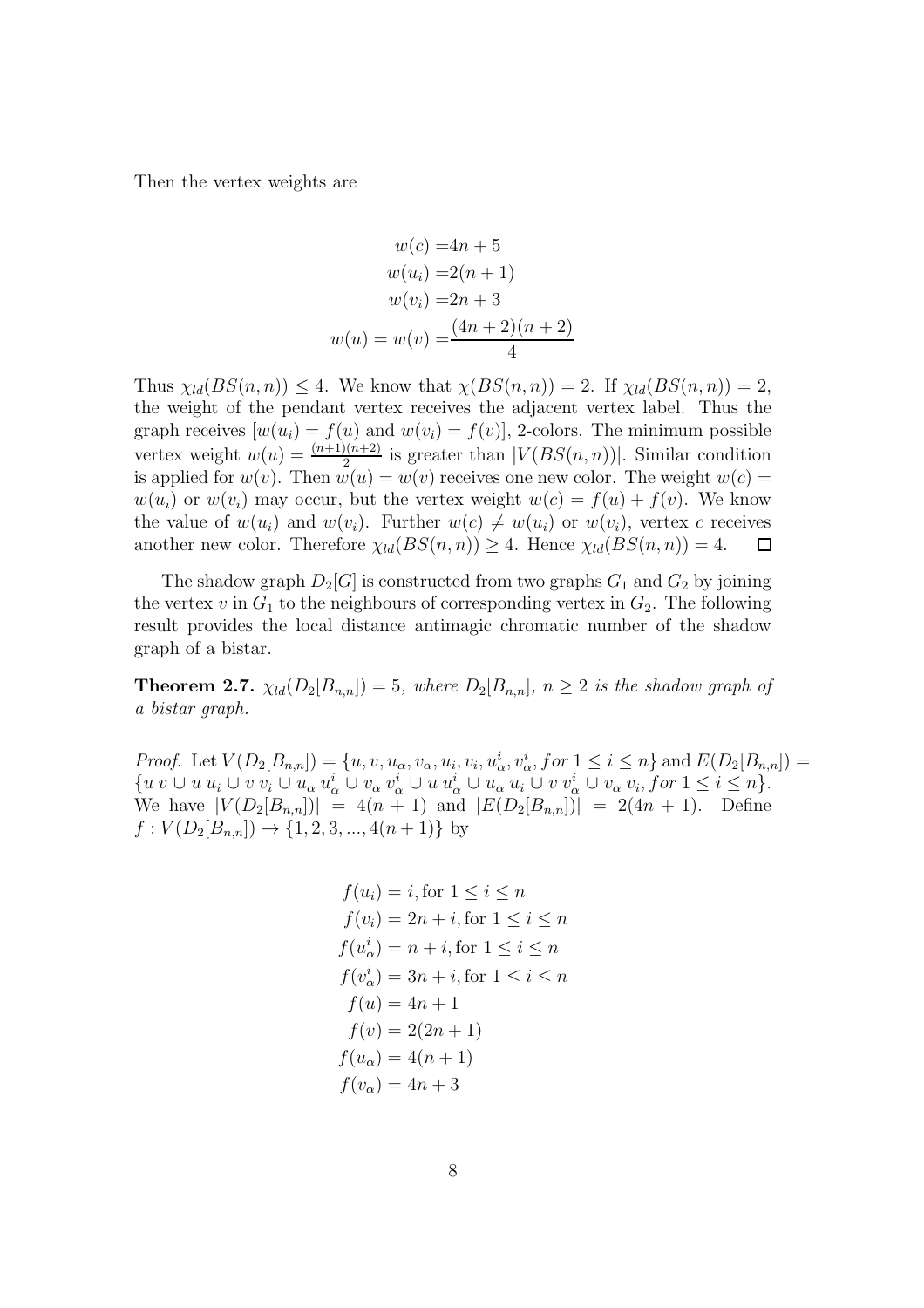

Figure 2: Local distance antimagic chromatic number of  $D_2[B_{5,5}]$ 

Then the weight of the vertices are

$$
w(u) = 2n^{2} + 5n + 2
$$
  
\n
$$
w(v) = 6n^{2} + 5n + 1
$$
  
\n
$$
w(u_{\alpha}) = 2n^{2} + 5n + 3
$$
  
\n
$$
w(v_{\alpha}) = 6n^{2} + 5n + 4
$$

Also  $w(u_i) = w(v_i) = w(u_{\alpha}^i) = w(v_{\alpha}^i) = 8n + 5$ . Thus  $\chi_{ld}(D_2[B_{n,n}]) \leq 5$ . Suppose  $w(u) = w(v_\alpha)$ , where u and  $v_\alpha$  are non-adjacent vertices. The neighbours of the vertex u and  $v_{\alpha}$  must receive same labels. This is not possible. There is a contradiction. Thus  $w(u) \neq w(v_\alpha)$ . Thus there exists two distinct colors. Similar argument satisfy for  $w(v) \neq w(u_\alpha)$ . All the 2- degree vertices receives a new color. Thus  $\chi_{ld}(D_2[B_{n,n}]) \geq 5$ . Hence  $\chi_{ld}(D_2[B_{n,n}]) = 5$ . Thus the shadow graph of any bistar can be induced properly by local distance antimagic exactly by five colors. Figure 2 shows the local distance antimagic chromatic number of  $D_2[B_{5,5}]$  $\Box$ 

### 2.2 Local Distance Antimagic Chromatic Number of Complete k-partite Graphs

Rinovia Simanjuntak, Kristiana Wijaya [\[16\]](#page-19-3) proved that complete graphs are distance antimagic. They proved that complete graphs admits  $(a, d)$ -distance antimagic if and only if  $d = 1$ . Further, in addition to that, they proved all complete multipartite graphs are not distance antimagic. Here in this section,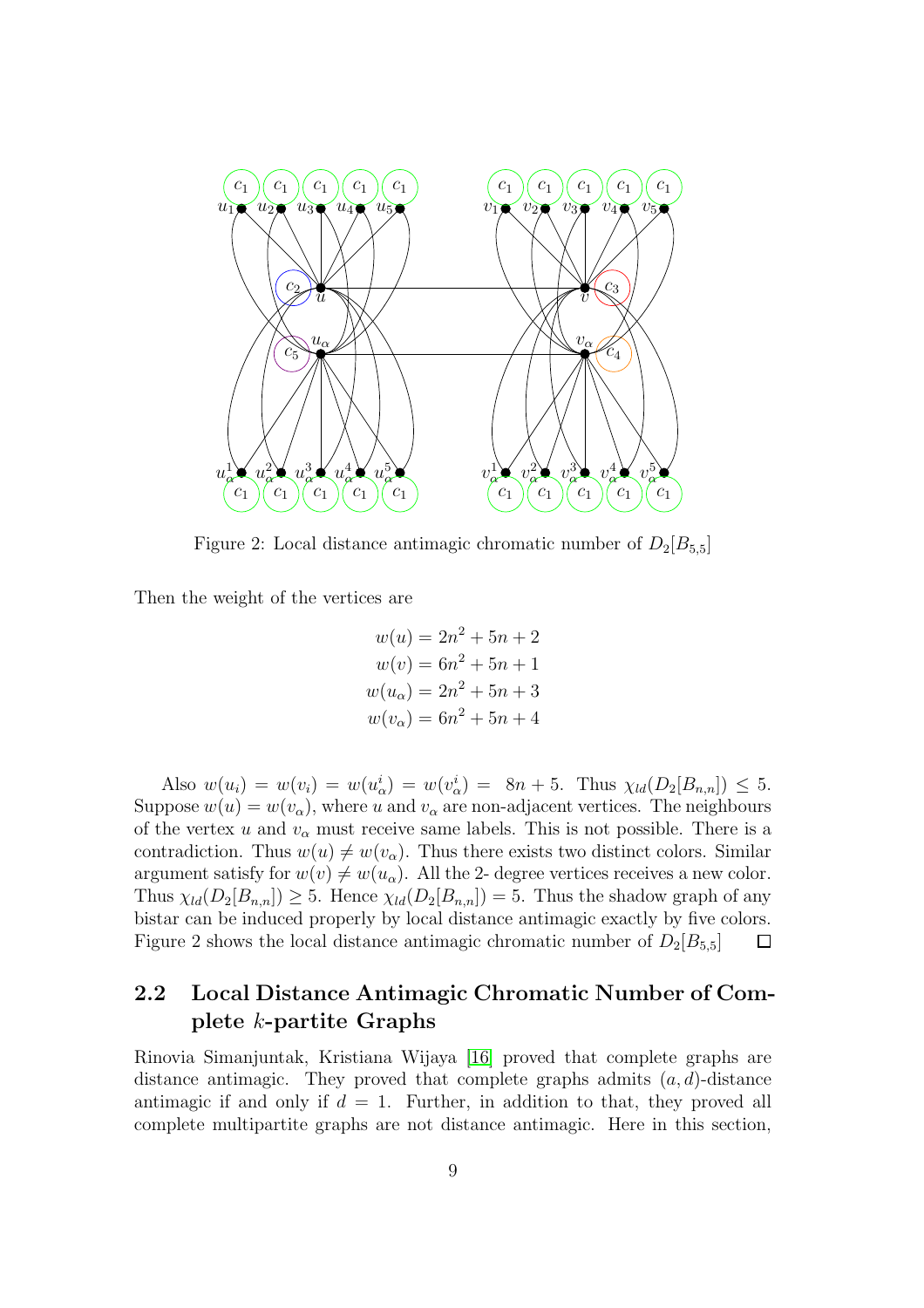we proved that all complete k-partite graphs are local distance antimagic. We observe that  $\chi_{ld}(G) = \chi(G)$ , where G is a complete k-partite graphs.

**Theorem 2.8.**  $\chi_{ld}(K_n) = n$ , where  $K_n$  is a complete graph on  $n \geq 3$  vertices.

*Proof.* Let  $V(K_n) = \{v_i, for \ 1 \le i \le n\}$  and  $E(K_n) = \{v_i, v_{i+j} \cup v_1, v_n, for \ 1 \le i \le n\}$  $i \leq n-1, \ 1 \leq j \leq n-2$ . Thus we have  $|V(K_n)| = n$  and  $|E(K_n)| = \frac{n(n-1)}{2}$  $\frac{i-1)}{2}$ . Let us define a function  $f: V \to \{1, 2, 3, ..., n\}$ , for  $i = 1, 2, ...n$  such that  $f(v_i) = i$ , for  $1 \leq i \leq n$ . Then the vertex weights are  $w(v_i) = \frac{n(n+1) - 2i}{2}$ . Thus,  $\chi_{ld}(K_n) \leq n$ . We know that  $\chi(K_n) = n$ . Hence,  $\chi_{ld}(K_n) = n$ .  $\Box$ 

Note that the line graph of a star graph is a complete graph. As a immediate consequences of Theorem 2.8, the following Corollary is proved.

**Corollary 2.9.**  $\chi_{ld}(L(S_n)) = n$ , where  $S_n$  is a star graph on  $n \geq 2$ .

In [\[2\]](#page-18-2), S. Arumugam et al. proved that complete bipartite graphs  $K_{2,n}$  is local antimagic.

**Theorem 2.10.** [\[2\]](#page-18-2) For any two distinct integers  $m, n \geq 2$ ,  $\chi_{la}(K_{m,n}) = 2$  if and *only if*  $m \equiv n (mod 2)$ .

**Theorem 2.11.** [\[2\]](#page-18-2) For any complete bipartite graph  $K_{2,n}$ , we have

$$
\chi_{la}(K_{2,n}) = \begin{cases} 2, \text{for } n \text{ is even and } n \ge 4 \\ 3, \text{for } n \text{ is odd or } n = 2 \end{cases}
$$

We proved that any complete bipartite graphs  $K_{m,n}$ , for  $m, n \geq 2$  are local distance antimagic is shown in Theorem 2.12.

**Theorem 2.12.** For any complete bipartite graph  $K_{m,n}$ , we have  $\chi_{ld}(K_{m,n}) = 2$ , *for*  $m, n \geq 2$ *.* 

*Proof.* Let  $V(K_{m,n}) = \{v_i^1 \cup v_j^2, for 1 \le i \le m, 1 \le j \le n\}$  and  $E(K_{m,n}) =$  $\{v_i^1, v_j^2, for \ 1 \le i \le m, \ 1 \le j \le n\}.$  Then  $|V(K_{m,n})| = m+n$  and  $|E(K_{m,n})| =$ mn. Let us define the bijective function  $f: V \to \{1, 2, 3, ..., m+n\}$  by

$$
f(v_i^1) = i, \text{for } 1 \le i \le m
$$
  

$$
f(v_j^2) = m + j, \text{for } 1 \le j \le n
$$

Then the vertex weights are

$$
w(v_i^1) = \sum_{j=1}^n m + j
$$

$$
w(v_j^2) = \sum_{i=1}^m i
$$

Thus  $\chi_{ld}(K_{m,n}) \leq 2$ . We know that,  $\chi(K_{m,n}) = 2$ . Therefore  $\chi_{ld}(K_{m,n}) = 2$ .  $\Box$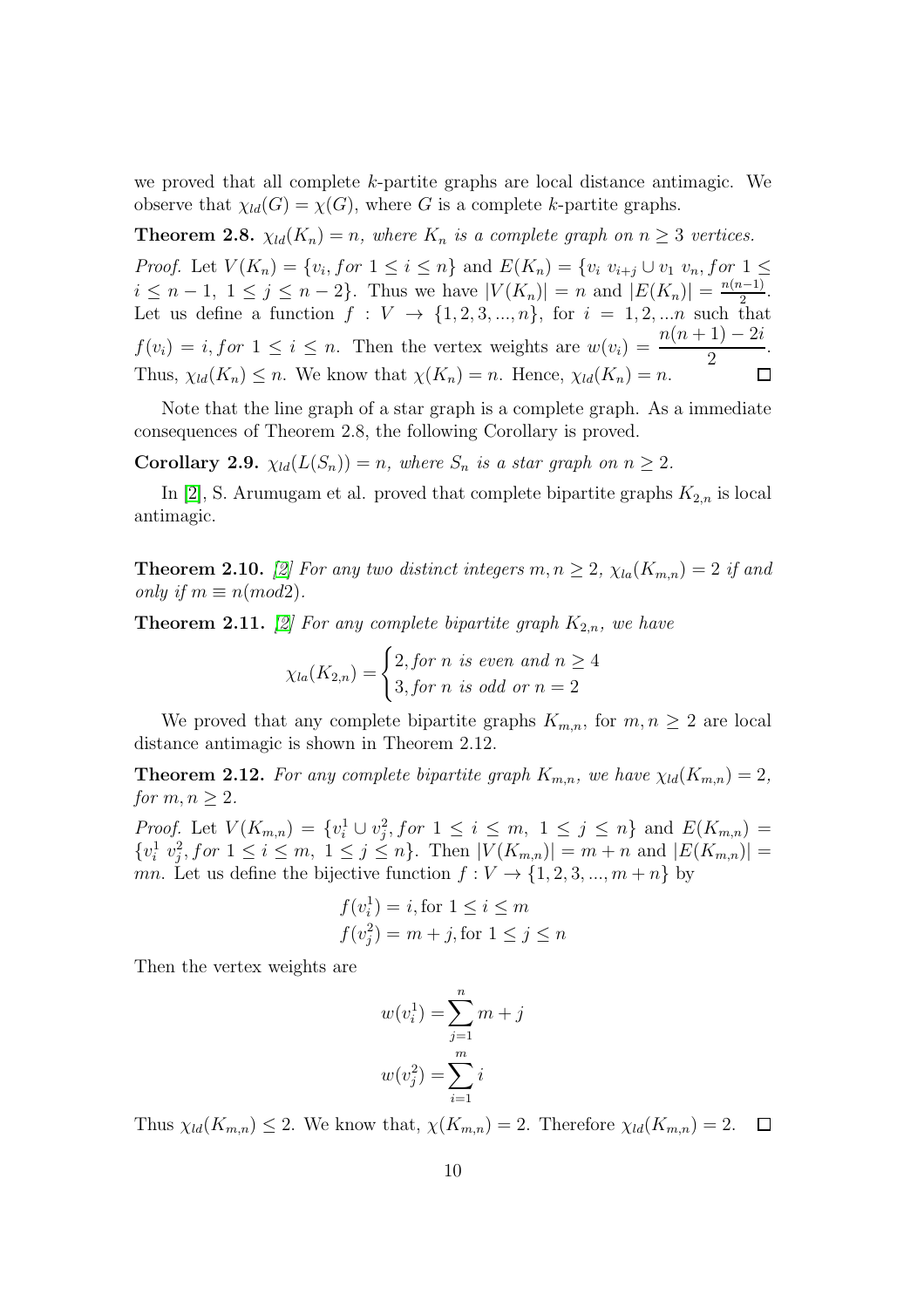**Theorem 2.13.**  $\chi_{ld}(K_{x,y,z}) = 3$ , where  $K_{x,y,z}$ ,  $x, y, z \geq 3$  is a complete tripartite *graph on* n *vertices and* m *edges.*

*Proof.* Let  $V(K_{x,y,z}) = \{v_i^1 \cup v_j^2 \cup v_k^3$ , for  $1 \le i \le x, 1 \le j \le y, 1 \le k \le z\}$ and  $E(K_{x,y,z}) = \{v_i^1 \ v_j^2 \cup v_i^1 \ v_k^3 \cup v_j^2 \ v_k^3$ , for  $1 \le i \le x, \ 1 \le j \le y, \ 1 \le k \le z\}.$ Then  $|V(K_{x,y,z})| = x + y + z$  and  $|E(K_{x,y,z})| = x(y + z) + yz$ . Define  $f: V \to \mathbb{R}$  $\{1, 2, 3, ..., x + y + z\}$  by

$$
f(v_i^1) = i, \text{for } 1 \le i \le x
$$
  

$$
f(v_j^2) = x + j, \text{for } 1 \le j \le y
$$
  

$$
f(v_k^3) = y + k, \text{for } 1 \le k \le z
$$

Then the vertex weights are

$$
w(v_i^1) = \frac{n(n+1)}{2} - \frac{x(x+1)}{2}
$$

$$
w(v_j^2) = \frac{n(n+1)}{2} - \sum_{j=1}^{y} f(v_j^2)
$$

$$
w(v_k^3) = \frac{(x+y)(x+y+1)}{2}
$$

Thus  $\chi_{ld}(K_{x,y,z}) \leq 3$ . We know that,  $\chi(K_{x,y,z}) = 3$ . Therefore  $\chi_{ld}(K_{x,y,z}) =$ 3.  $\Box$ 

In general, from Theorem 2.12 and 2.13, we observed that the local distance antimagic chromatic number of  $k$ -partite graph is  $k$ .

In [\[14\]](#page-19-7), Martin Bacă, Mirka Miller, Oudone Phanalasy, Andrea Semaničová-Fecňovčíková proved that regular-complete multipartite graphs are antimagic. Rinovia Simanjuntak, Kristiana Wijaya [\[16\]](#page-19-3), proved all complete multipartite graphs are not distance antimagic. A complete multipartite graph is complete kpartite graphs. We proved that all complete multipartite graphs are local distance antimagic in Theorem 2.14.

**Theorem 2.14.**  $\chi_{ld}(K_{p_1,p_2...p_k}) = k$ , where  $K_{p_1,p_2...p_k}$  is a complete multipartite *graph with*  $|p_1| = |p_2| = ... = |p_k|$  *with*  $k \ge 4, n \ge 2$ *.* 

*Proof.* Let  $V(K_{p_1, p_2...p_k}) = \{v_i^j\}$  $i<sub>i</sub>$ , for  $1 \le i \le n, 1 \le j \le k$ . Then  $|V(K_{p_1, p_2...p_k})|$  = *np*. Let us define the function  $f: V \to \{1, 2, 3, ..., np\}$  by

$$
f(v_i^j) = \begin{cases} i, & \text{for } j = 1\\ n(j-1) + i, & \text{for } j \ge 2 \end{cases}
$$

Then the vertex weight is given by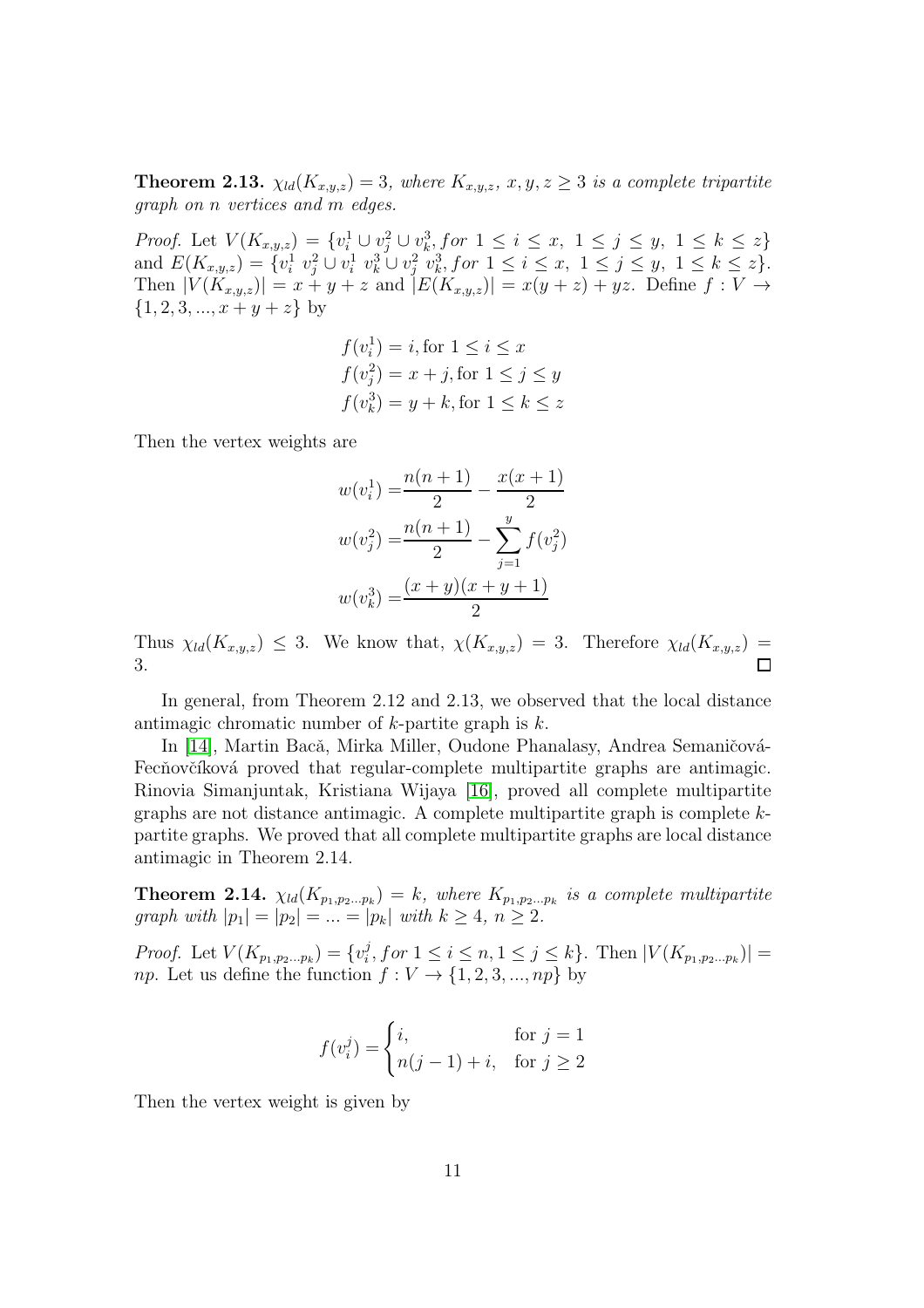

Figure 3: Local Distance Antimagic Chromatic Number of  $T_{13,4}$ 

$$
w(v_i^j) = \left[\frac{nk \times n(k+1)}{2}\right] - \sum_{j=1}^k i + n(j-1), \text{ for } 1 \le i \le n.
$$

The chromatic number of the complete multipartite graph is equal to the number of partitions in the graph. The set of vertices in each independent set receives a distinct color. Thus  $\chi(K_{p_1,p_2...p_k}) = k = \chi_{ld}(K_{p_1,p_2...p_k})$ . Hence  $\chi_{ld}(K_{p_1,p_2...p_k}) = k.$  $\Box$ 

Figure 3 shows the local distance antimagic chromatic number of the turan graph. It is a special case of the complete multipartite graph in which the size of two independent sets differs by at most one vertex. The chromatic number of Turan graph  $\chi(T_{n,k}) = k$ , where k is the number of partitions and  $|V| = n$ . We have  $\chi(T_{13,4}) = 4 = \chi_{ld}(T_{13,4}).$ 

### 2.3 Local Distance Antimagic Chromatic Number of Graphs

Rinovia Simanjuntak, Kristiana Wijaya [\[16\]](#page-19-3), investigated the distance antimagic labeling of friendship graphs. Nalliah. M [\[15\]](#page-19-8) investigated the  $(a, 1)$ -distance antimagic labeling of friendship graph  $F_n$  for  $n = 1$  or 2 and there is no  $(a, d)$ distance antimagic labeling of friendship graph if  $d \geq 2$ . Handa. A.K, Aloysius Godinho, Singh. T [\[9\]](#page-19-9) provided the distance antimagic labeling of ladder graphs. D. Froncek [\[5\]](#page-18-4)[\[6\]](#page-18-5) proved the cartesian product of two disjoint copies of complete graphs and its complement are  $(a, 2)$ - distance antimagic and  $(a, 1)$ -distance an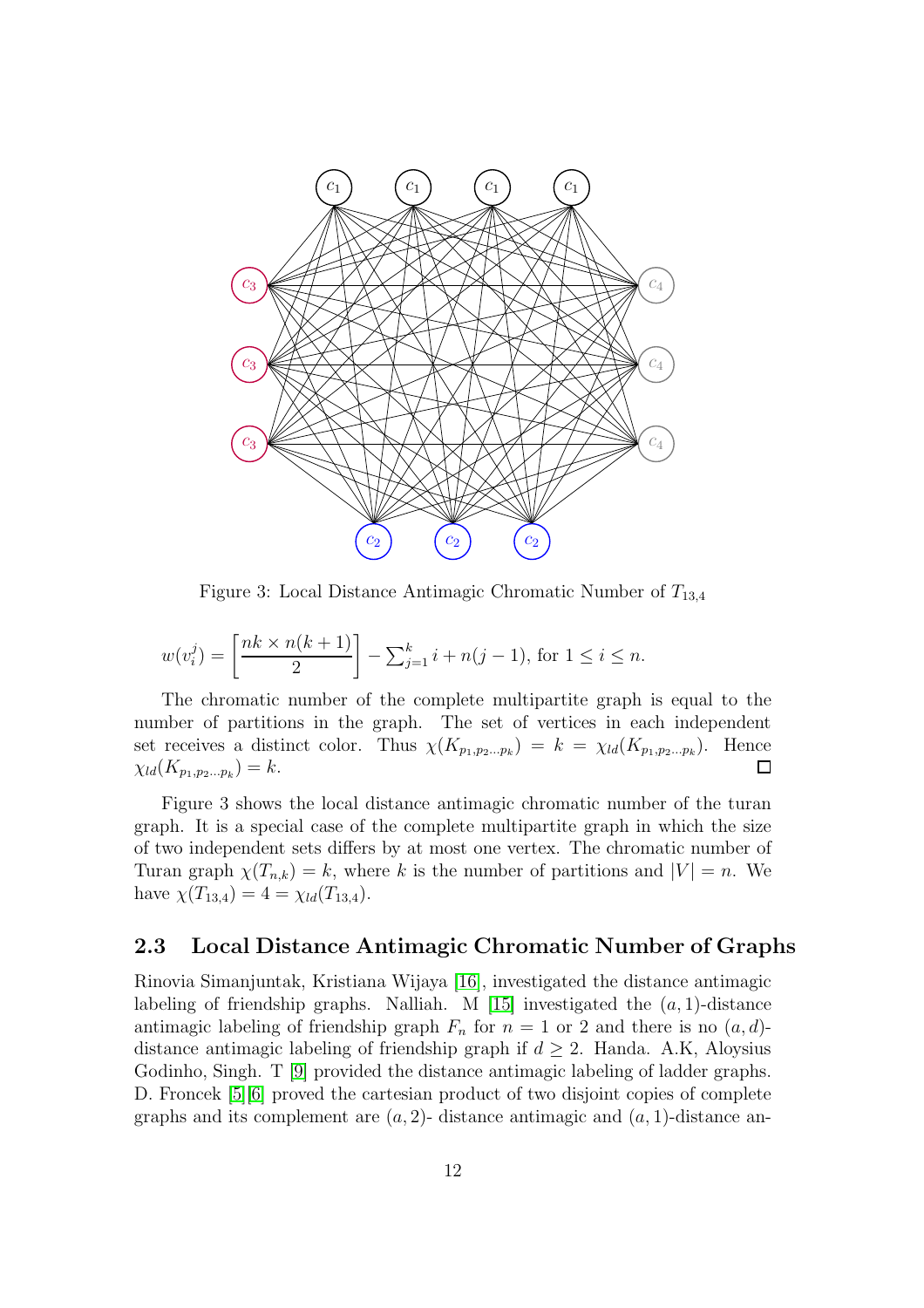timagic respectively.

In this section, we prove that friendship graphs and ladder graphs are local distance antimagic. A friendship graph  $F_n$ , where  $|V| = p$  is the graph constructed by joining the  $n$  copies of cycle  $C_3$  to a common vertex.

**Theorem 2.15.**  $\chi_{ld}(F_n) = 2n + 1$ , for  $n \geq 2$ .

*Proof.* Let  $V(F_n) = \{c \cup v_i \cup u_i, for 1 \le i \le n\}$  and  $E(F_n) = \{c \ v_i \cup c \ u_i \cup c \le i \le n\}$  $u_i \, v_i, for \, 1 \leq i \leq n$ . We have  $|V(F_n)| = 2n + 1, |E(F_n)| = 3n$ . Define a bijective function  $f: V \to \{1, 2, 3, ..., 2n + 1\}$  by

$$
f(c) = 2n + 1
$$
  
\n
$$
f(v_i) = 2i - 1, \text{ for } 1 \le i \le n
$$
  
\n
$$
f(u_i) = 2i, \text{ for } 1 \le i \le n
$$

Then the vertex weights are

$$
w(c) = n(2n + 1)
$$
  

$$
w(v_i) = 2n + 1 + 2i
$$
  

$$
w(u_i) = 2n + 2i
$$

Thus  $\chi_{ld}(F_n) \leq 2n + 1$ . Suppose  $f(c) = a, f(v_1) = 1, f(u_1) = 2$ . Then  $w(v_1) =$  $a+2, w(u_1) = a+1$  and  $w(c) = n(2n+1)$ . Thus vertex c receives the first color. Here  $v_i$  and  $u_i$  are adjacent vertices, if we need the minimum proper colors for the graph  $F_n$ , there is a only one possible that  $v_i$  and  $u_i$ , for  $1 \leq i \leq n$  receive two distinct colors. Therefore  $\chi_{ld}(F_n) \geq 2n + 1$ . Hence  $\chi_{ld}(F_n) = 2n + 1$ .  $\Box$ 

Note that the join of two graphs  $K_2$  and  $K_1$  represents a friendship graph. Hence we proved the following Corollary.

**Corollary 2.16.** *Let*  $G = nK_2 + K_1$ *, where*  $n \geq 3$ *, then*  $\chi_{ld}(G) = 2n + 1$ *.* 

The cartesian product of two graphs  $G_1 \times G_2$  is the graph with vertex set  $V_1 \times V_2$  with two vertices  $u = (u_1, u_2) \in V_1$  and  $v = (v_1, v_2) \in V_2$  are adjacent if  $u_1 = v_1$  and  $u_2$  is adjacent to  $v_2$  or  $u_2 = v_2$  and  $u_1$  is adjacent to  $v_1$ . A Ladder graph  $L_n$  is obtained by the cartesian product of two graphs  $P_2$  and  $P_n$ .

**Theorem 2.17.**  $\chi_{ld}(L_n) \leq 2(n-1)$ *, for*  $n \geq 3$ *.* 

*Proof.* Let  $V(L_n) = \{v_i, u_i, for \ 1 \leq i \leq 2n\}$  with  $|V(L_n)| = 2n$ . Define a bijective function  $f: V \to \{1, 2, 3, ..., 2n\}$  by

$$
f(v_i) = i, \text{for } 1 \le i \le n
$$
  

$$
f(u_i) = 2n + 1 - i, \text{for } 1 \le i \le n
$$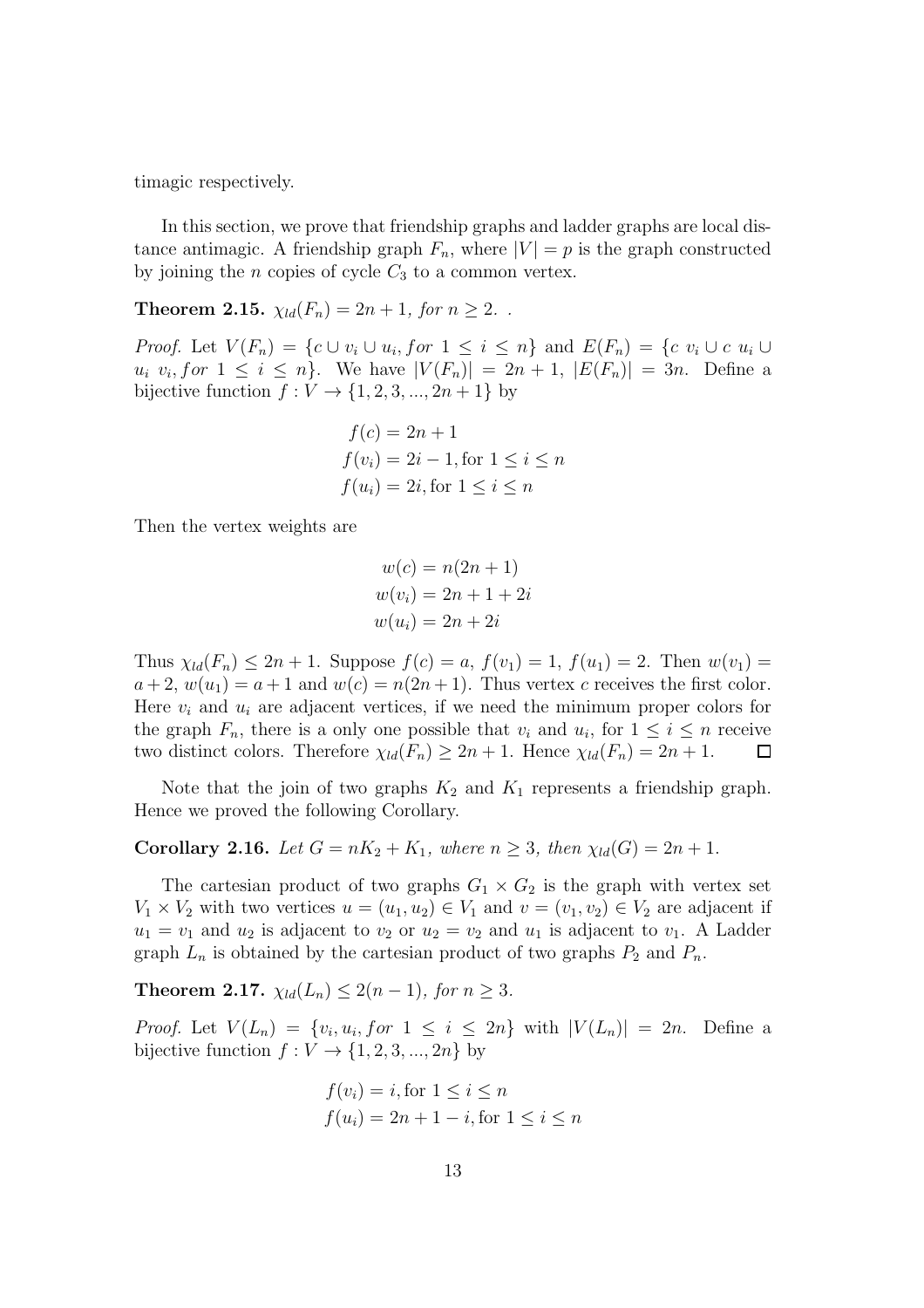$$
w(v_i) = \begin{cases} 2(n+1), & \text{for } i = 1\\ 2n+1+i, & \text{for } 2 \le i \le n-1\\ 2n, & \text{for } i = n \end{cases}
$$

$$
w(u_i) = \begin{cases} 2n, & \text{for } i = 1 \\ 4n + 2 - i, & \text{for } 2 \le i \le n - 1 \\ 2(n + 1), & \text{for } i = n \end{cases}
$$

Hence  $\chi_{ld}(L_n) \leq 2(n-1)$ .

### 2.4 Corona Product of Graph G with Null Graph  $\overline{K_m}$

In this section we compute the local distance antimagic vertex coloring for corona product of graph G with the null graph  $\overline{K_m}$  on  $m \geq 1$ , where G is a star  $S_n$ , a complete  $K_n$ , and a friendship graph  $F_n$ .

**Theorem 2.18.**  $\chi_{ld}(S_n \circ \overline{K_m}) = n + 2$ , for  $n \geq 3$ ,  $m = 1$ .

*Proof.* Let  $V(S_n \circ \overline{K_1}) = \{c \cup v_i \cup v_i^1 \cup c^1, \text{for } 1 \leq i \leq n\}$  and  $E(S_n \circ \overline{K_1}) = \{cv_i \cup v_i^1 \cup c^1, \text{for } 1 \leq i \leq n\}$  $v_i v_i^1 \cup cc^1$ , for  $1 \leq i \leq n$ . Then  $|V(S_n \circ \overline{K_1})| = 2n + 2$  and  $|E(S_n \circ \overline{K_1})| = 2n + 1$ . Define a bijective function  $f: V \longrightarrow \{1, 2, ..., 2n + 2\}$  by

$$
f(v_i) = \begin{cases} 2n+1, & \text{for } i = 1\\ n+i, & \text{for } 2 \le i \le n \end{cases}
$$
\n
$$
f(v_i^1) = i, \text{for } 1 \le i \le n
$$
\n
$$
f(c) = n+1
$$
\n
$$
f(c^1) = 2n+2
$$

Then the weight of the vertices are

$$
w(v_i) = n + 1 + i, \text{ for } 1 \le i \le n
$$
  
\n
$$
w(v_i^1) = f(v_i)
$$
  
\n
$$
w(c) = \frac{3n^2 + 7n + 4}{2}
$$
  
\n
$$
w(c^1) = f(c)
$$

Thus  $\chi_{ld}(S_n \circ \overline{K_1}) \leq n+2$ .

 $\Box$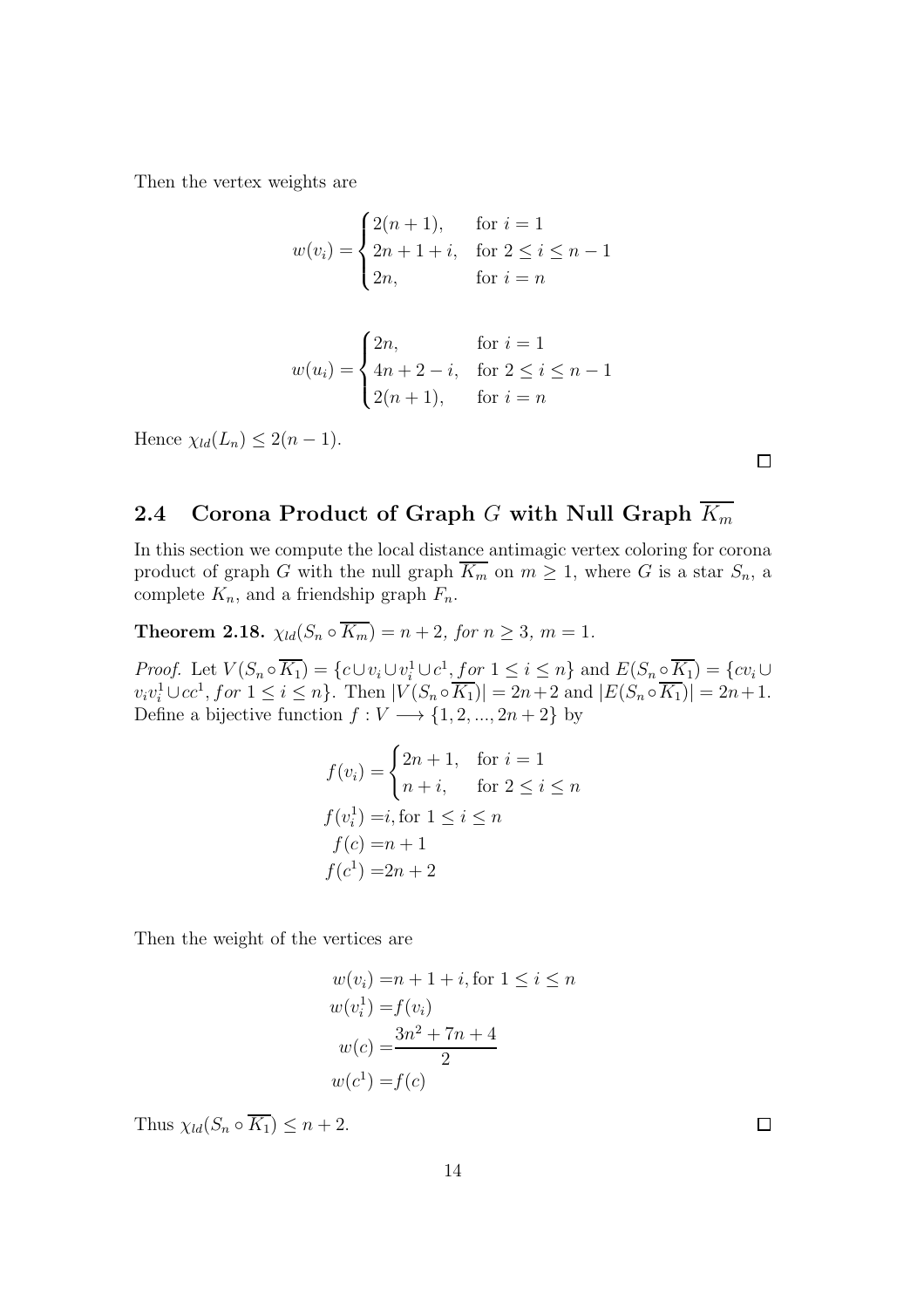**Theorem 2.19.**  $\chi_{ld}(S_n \circ \overline{K_m}) = n + 3$ , for every  $n \geq 3$  and  $m \geq 2$ .

*Proof.* Let  $V(S_n \circ \overline{K_m}) = \{c \cup v_i \cup v_i^j \cup c^j, 1 \le i \le n, 1 \le j \le m\}$  and  $E(S_n \circ \overline{K_m}) =$ { $cv_i \cup v_iv_i^j \cup cc^j, 1 \le i \le n, 1 \le j \le m$ }. Then  $|V(S_n \circ \overline{K_m})| = (n+1)(m+1)$  and  $|E(S_n \circ K_m)| = n(m+1) + m$ . Now, define the function  $f: V \longrightarrow \{1, 2, ..., (n+1)\}$  $1)(m + 1)$  by

**Case 1:** when  $m \geq 2$ , is even

$$
f(c) = (m+1)n + 1
$$
  
\n
$$
f(c^j) = (m+1)n + 1 + j, \text{ for } 1 \le j \le m
$$
  
\n
$$
f(v_i) = mn + i, \text{ for } 1 \le i \le n
$$
  
\n
$$
f(v_i^j) = \begin{cases} n(j-1) + i, & j \text{ is odd, } 1 \le i \le n, 1 \le j \le m \\ nj + 1 - i, & j \text{ is even, } 1 \le i \le n, 1 \le j \le m \end{cases}
$$

Then the vertex weights are

$$
w(c) = \frac{2n(mn) + n(n+1) + 2m(mn + n + 1) + m(m+1)}{2}
$$
  
\n
$$
w(v_i) = \frac{m(mn + 1) + 2(mn + n + 1)}{2}
$$
, for  $1 \le i \le n$   
\n
$$
w(v_i^j) = f(v_i)
$$
, for  $1 \le i \le n$   
\n
$$
w(c^j) = f(c)
$$
, for  $1 \le j \le m$ 

**Case 2:** when  $m \geq 3$ , is odd

$$
f(c) = (m+1)n + 1
$$
  
\n
$$
f(c^{j}) = (m+1)n + 1 + j, \text{ for } 1 \leq j \leq m
$$
  
\n
$$
f(v_{i}) = 4n + 2 - 2i, \text{ for } 1 \leq i \leq n
$$
  
\n
$$
f(v_{i}^{j}) = \begin{cases} n(j-1) + i, & \text{for } j = 1 \text{ and } 2, 1 \leq i \leq n \\ 4n + 1 - 2i, & \text{for } j = 3, 1 \leq i \leq n \\ 4n + (j-4)n + i, & j \text{ is even, } 4 \leq j \leq m - 1, 1 \leq i \leq n \\ 4n + (j-3)n + 1 - i, & j \text{ is odd, } 5 \leq j \leq m, 1 \leq i \leq n \end{cases}
$$

Then the vertex weights are

$$
w(c) = \frac{2mn(m+1) + m(m+3) + 2n(3n+1)}{2}
$$
  
\n
$$
w(v_i) = \frac{2n(m+6) + (m-3)(n+1) + [m(m+1) - 12]n + 4}{2}, 1 \le i \le n
$$
  
\n
$$
w(v_i^j) = f(v_i)
$$
  
\n
$$
w(c^j) = f(c)
$$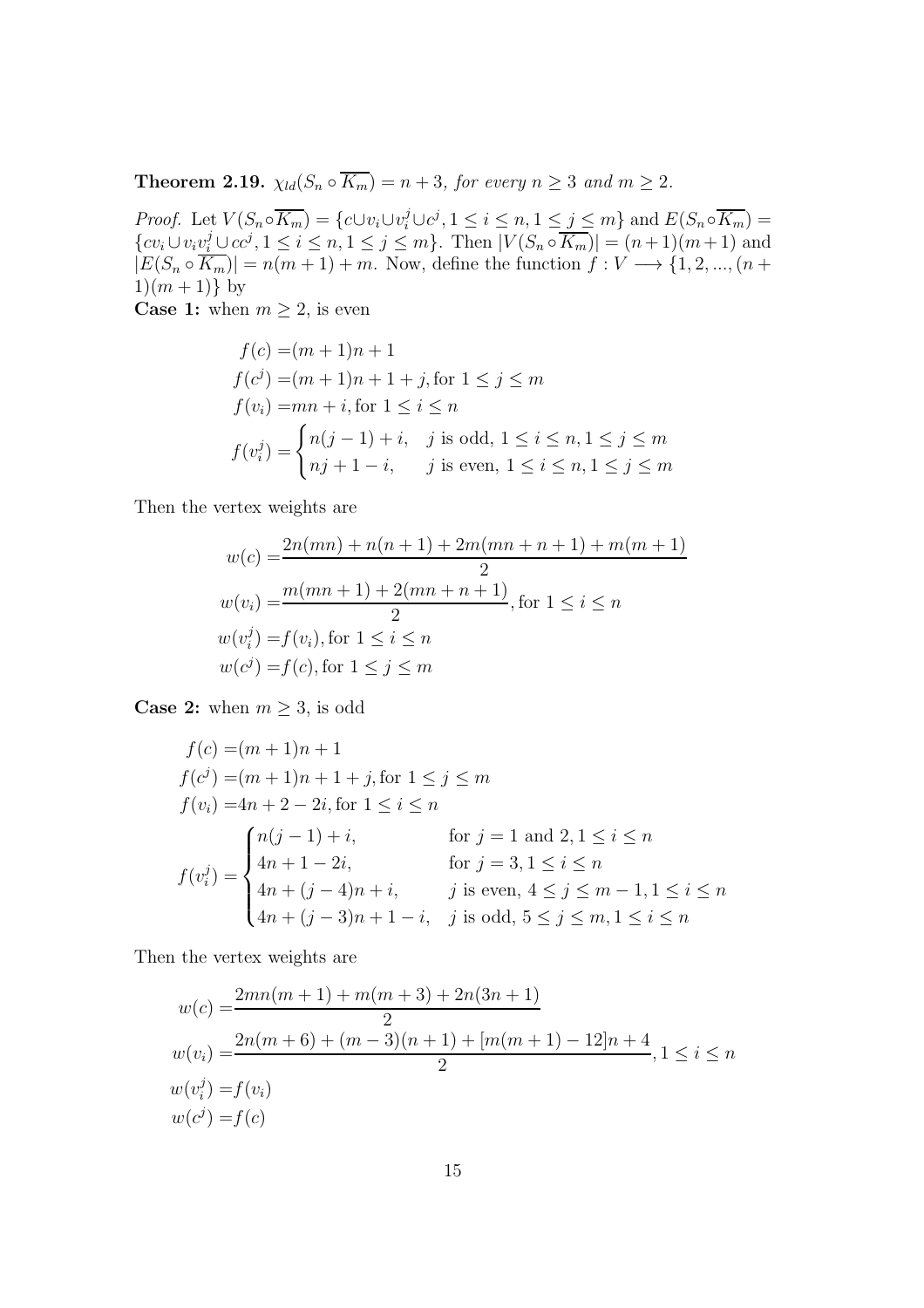Thus  $\chi_{ld}(S_n \circ \overline{K_m}) \leq n+3$ , where  $m \geq 2$ . We know that chromatic number  $\chi(S_n \circ \overline{K_m})$  $K_m$ ) = 2. In the local distance antimagic labeling, the weight of the pendant vertex is the label of its adjacent vertex. The graph  $S_n \circ \overline{K_m}$  has *n*-different sets of the pendant vertices. Therefore the graph receives  $n + 1$  colors. Then the minimum possible weight of the central vertex is  $\frac{(n+m)(n+m+1)}{2}$ . Therefore  $w(c)$  $|V(G)|$ , the central vertex receives  $n + 2$  color. Also the minimum vertex weight of  $v_i$ ,  $w(v_i) = f(v_i v_i^j)$  $y_i^j$  +  $f(c) = \frac{(nm+1)(nm+2)}{2n}$ .  $w(v_i) > |V(G)|$  and  $w(v_i)$  is adjacent to w(c). Therefore  $w(v_i)$  need a new color. Hence the graph  $\chi_{ld}(S_n \circ \overline{K_m}) \geq n+3$ . Therefore  $\chi_{ld}(S_n \circ \overline{K_m}) = n + 3$ .  $\Box$ 

**Theorem 2.20.**  $\chi_{ld}(K_n \circ \overline{K_m}) = 2n$ , for  $n > 3$ ,  $m > 1$ .

*Proof.* Consider a graph  $K_n \circ \overline{K_m}$  denotes the corona product of complete graph  $K_n$ , for  $n \geq 3$  vertices and the complement of  $K_m$ , for  $m \geq 1$ . Let  $V(K_n \circ \overline{K_m}) =$  ${v_i \cup v_i^j}$  $i, for 1 \leq i \leq n, 1 \leq j \leq m$ } and  $E(K_n \circ \overline{K_m}) = \{v_i v_{i+1} \cup v_i v_n \cup v_i v_i^j\}$  $i, for 1 \leq$  $i \leq n, 1 \leq j \leq m$ . Then  $|V(K_n \circ \overline{K_m})| = n(m+1)$  and  $|E(K_n \circ \overline{K_m})|$  $n(n+2m-1)$ 2 . Define a bijective function  $f: V \longrightarrow \{1, 2, ..., 2n\}$  by

$$
f(v_i^j) = n(j+1) - i + 1, \text{ for } 1 \le i \le n, 1 \le j \le m
$$
  

$$
f(v_i) = i, \text{ for } 1 \le i \le n, 1 \le j \le m.
$$

The weight of the vertices are

$$
w(v_i^j) = i, \text{for } 1 \le i \le n, 1 \le j \le m
$$
  

$$
w(v_i) = \frac{n(n+1-2i)}{2} + \sum_{j=1}^m [n(j+1) - i + 1], \text{for } 1 \le i \le n, 1 \le j \le m
$$

Thus  $\chi_{ld}(K_n \circ K_m) \leq 2n$ . Suppose  $m \geq 1$  and  $n = 3$ , the minimum possible weight of the vertex  $w(v_i) = \frac{(m+n)(m+n-1)}{2} = |V(G)|$ . Then the minimum possible weight of the vertex  $v_1, w(v_1) = \overline{f}(v_2) + f(v_3) + f(v_1^1) = 6$ . In this case  $v_2$  and  $v_3$  receives the label 1 and 2 respectively. If  $w(v_1) = w(v_2^1)$  or  $w(v_3^1)$ , then the minimum possibility of the vertex weights are  $wv_2^1$  and  $w(v_3^1)$  is not equal to 6. Similar argument is applied for  $v_2^1$  and  $w(v_3^1)$ . Thus  $\chi_{ld}(K_3 \circ \overline{K_1}) = 2n$ . For  $n \geq 3, m \geq 2$ , the minimum possible weight  $w(v_i) > |V(K_n \circ K_m)|$ . Thus  $v_i$ , for  $1 \leq i \leq n$  receives *n* distinct colors. It is obvious that weight of all the pendant vertex receives the label of its adjacent vertex. Then the graph has  $n$  different set of colors. Therefore  $\chi_{ld}(K_n \circ \overline{K_m}) = 2n$ .  $\Box$ 

**Theorem 2.21.**  $\chi_{ld}(F_n \circ \overline{K_m}) = 2n + 4$ , for  $n > 2$ ,  $m > 1$ .

*Proof.* Let  $V(F_n \circ \overline{K_m}) = \{c \cup v_i \cup u_i \cup v_i^j \cup u_i^j \cup c^j, 1 \le i \le n, 1 \le j \le m\}$  and  $E(F_n \circ \overline{K_m}) = \{cv_i \cup cu_i \cup v_iu_i \cup v_iv_i^j \cup u_iu_i^j \cup cc^j, 1 \le i \le n, 1 \le j \le m\}.$  Then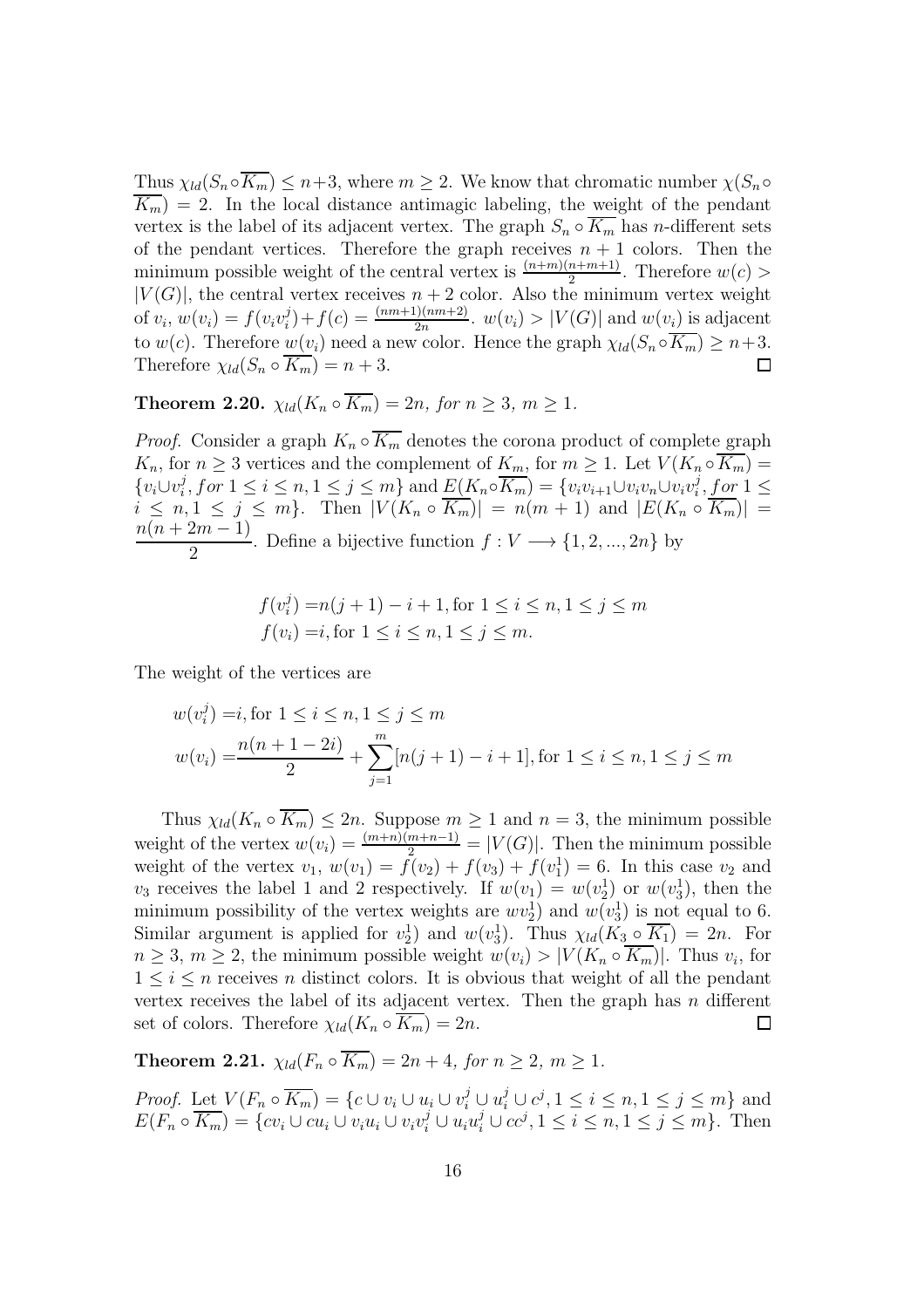$|V(F_n \circ \overline{K_m})| = (m+1)(2n+1)$  and  $|E(F_n \circ \overline{K_m})| = m(2n+1) + 3n$ . Define a bijective function  $f: V \longrightarrow \{1, 2, ..., (m + 1)(2n + 1)\}$  by

$$
f(v_i) = 2i - 1, \text{ for } 1 \le i \le n
$$
  

$$
f(u_i) = 2i, \text{ for } 1 \le i \le n
$$
  

$$
f(c) = 2n + 1
$$

Case 1:  $m = 1$ 

$$
f(v_i^1) = 4n + 3 - 2i, \text{ for } 1 \le i \le n
$$
  

$$
f(u_i^1) = 4n + 2 - 2i, \text{ for } 1 \le i \le n
$$
  

$$
f(c^1) = 4n + 2
$$

The vertex weights are

$$
w(vi) = 6n + 4
$$
  

$$
w(ui) = 6n + 2
$$
  

$$
w(c) = 2n2 + 5n + 2
$$

**Case 2:** When  $m = 2$ 

$$
f(v_i^j) = \begin{cases} 5n + 2 - i, & \text{for } 1 \le i \le n, j = 1 \\ 6n + 2 - i, & \text{for } 1 \le i \le n, j = 2 \end{cases}
$$

$$
f(u_i^j) = \begin{cases} 3n + 2 - i, & \text{for } 1 \le i \le n, j = 1 \\ 4n + 2 - i, & \text{for } 1 \le i \le n, j = 2 \end{cases}
$$

The vertex weights are

$$
w(vi) = 13n + 5
$$
  
\n
$$
w(ui) = 9n + 4
$$
  
\n
$$
w(c) = 2n2 + 13n + 5
$$

**Case** 3: When  $m \geq 3$ , is odd

$$
f(v_i^j) = \begin{cases} n(j+m+1) + i + 1, & j \text{ is even, } 2 \le j \le m-1 \\ n(j+m+2) - i + 2, & j \text{ is odd, } 3 \le j \le m \end{cases}
$$
  

$$
f(u_i^j) = \begin{cases} n(j+2) + i + 1, & j \text{ is even, } 2 \le j \le m-1 \\ 4n+2 - i, & j \text{ is odd, } 3 \le j \le m \end{cases}
$$
  

$$
f(c^j) = 2n(m+1) + j + 1, \quad 1 \le j \le m
$$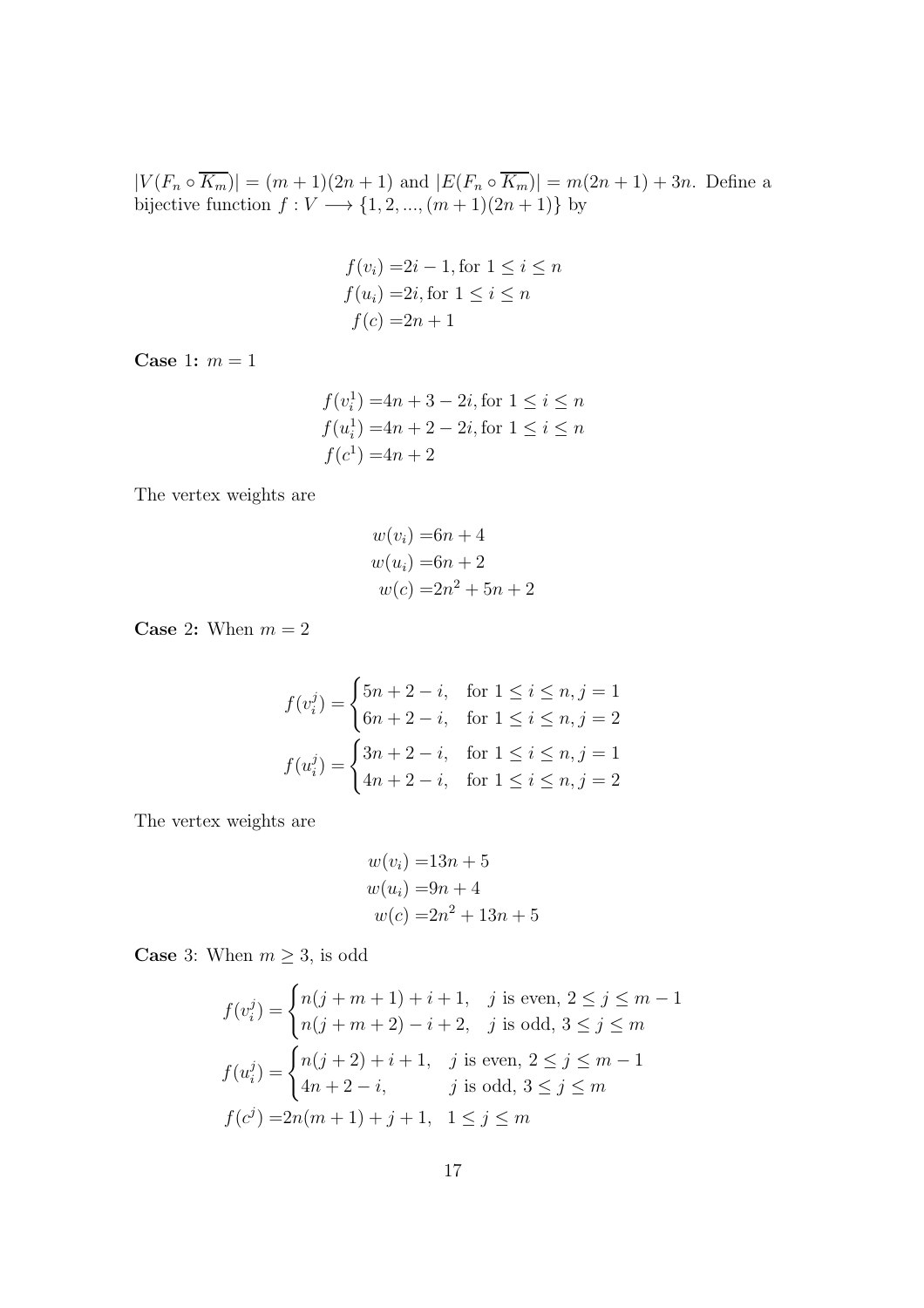$$
w(v_i) = 6n + 4 + \frac{n[m(m+1) - 2] + (m-1)[n(2m+3) + 3]}{2}
$$
  

$$
w(u_i) = 6n + 2 + \frac{n[m(m+1) - 2] + (m-1)(5n+3)}{2}
$$
  

$$
w(c) = \frac{2n(2n+1) + 2m[2n(m+1) + 1] + m(m+1)}{2}
$$

**Case** 4: When  $m \geq 4$ , is even

$$
f(v_i^j) = \begin{cases} n(j+m+1) + i + 1, & j \text{ is odd}, 3 \le j \le m-1 \\ n(j+m+2) - i + 2, & j \text{ is even}, 4 \le j \le m \end{cases}
$$

$$
f(u_i^j) = \begin{cases} n(j+3) + i + 1, & j \text{ is odd}, 3 \le j \le m-1 \\ n(j+4) - i + 2, & j \text{ is even}, 4 \le j \le m \end{cases}
$$

$$
f(c^j) = 2n(m+1) + j + 1, \text{for } 1 \le j \le m
$$

Then the vertex weights are

$$
w(v_i) = 13n + 5 + \frac{n[m(m+1) - 6] + (m-2)[n(2m+3) + 3]}{2}
$$
  

$$
w(u_i) = 9n + 4 + \frac{n[m(m+1) - 6] + (m-2)(7n+3)}{2}
$$
  

$$
w(c) = \frac{2n(2n + 1) + 2m[2n(m + 1) + 1] + m(m + 1)}{2}
$$

Thus,  $\chi_{ld}(F_n \circ \overline{K_m}) \leq 2n+4$ . We know that chromatic number  $\chi(F_n \circ \overline{K_m}) = 3$ . In the local distance antimagic labeling, the weight of the pendant vertex is the label of its adjacent vertex. The graph  $F_n \circ \overline{K_m}$  has 2n-different sets of the pendant vertices. Therefore the graph receives  $2n+1$  colors. Then the minimum possible weight of the central vertex is  $\frac{(2n+m)(2n+m+1)}{2}$ . Therefore  $w(c) > |V(G)|$ , the central vertex receives  $2n + 2$  color. Also the minimum vertex weight of  $v_i$ ,  $w(v_i) = f(u_i) + f(v_i^j)$  $j_i^j$  +  $f(c) = \frac{(nm+2)(nm+3)}{2n}$ , so  $w(v_i) > |V(G)|$ . Therefore  $w(v_i)$ receives an another new color  $2n + 3$ . Similar argument occurs for vertex  $u_i$ . Thus  $u_i$  receives a new color  $2n + 4$ . Hence  $\chi_{ld}(F_n \circ \overline{K_m}) \geq 2n + 4$ . Therefore  $\chi_{ld}(F_n \circ K_m) = 2n + 4.$  $\Box$ 

## 3 Conclusion and Scope

In this paper, we proved that some star-related graphs, complete graphs, complete k-partite graphs, friendship graphs, ladder graphs and some corona product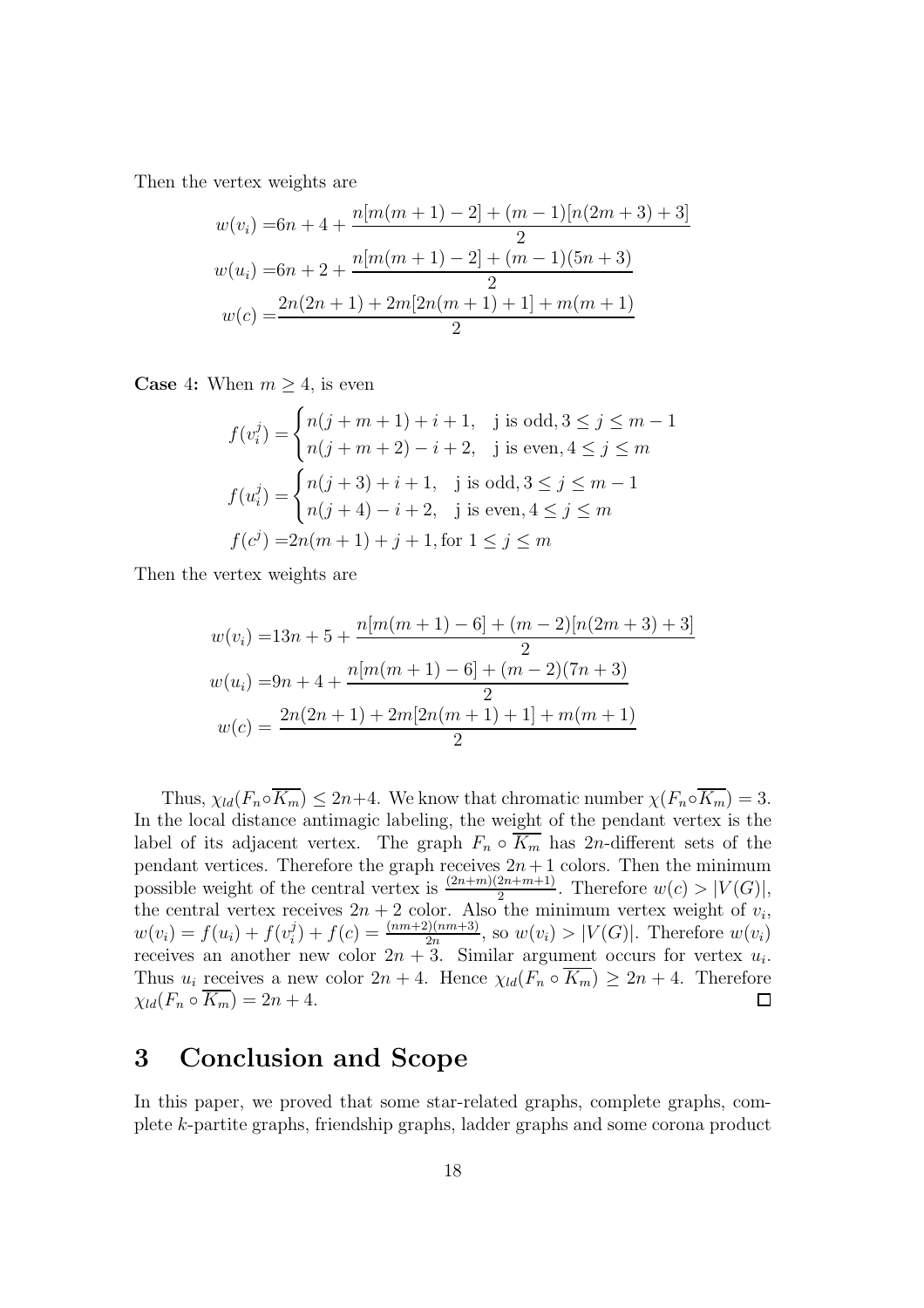of graphs are local distance antimagic and hence computed  $\chi_{ld}(G)$ . In general, we observe that  $\chi_{ld}(G) = \chi(G)$  for star graphs, line graph of star graphs, complete graphs, complete k-partite graphs, complete multipartite graphs. Further,  $\chi_{ld}(G) > \chi(G)$  for subdivision of star graphs, bistar graphs, subdivision of bistars, shadow graph of bistars, doublestar graphs, friendship graphs, ladder graphs and corona product of graphs. It is clear that proved that,  $\chi_{ld}(G) \geq \chi(G)$ . Thus, we obtained  $\chi_{ld}(G) \geq \chi(G)$  and obviously  $\chi_{ld}(G) = n$  for complete graph  $K_n$ . Hence the following problems arise naturally.

**Problem 3.1.** *Characterise the class of graphs for which*  $\chi_{ld}(G) = n$ .

There are several classes of graphs such as  $K_n$ ,  $S_n$ ,  $L(S_n)$ ,  $K_{m,n}$ ,  $K_{x,y,z}$  and  $K_{p_1,p_2,...p_k}$  for which  $\chi_{ld}(G) = \chi(G)$ . Hence we arrive the following problem.

**Problem 3.2.** *Characterise the class of graphs for which*  $\chi_{ld}(G) = \chi(G)$ .

**Problem 3.3.** *Characterise graphs with*  $\chi_{ld}(G \circ \overline{K_m}) = 2n$ *.* 

In Theorem 2.17, we have determined the local distance chromatic number of the ladder graph  $\chi_{ld}(L_n) \leq 2(n-1)$ . The problem is open for the remaining case.

### <span id="page-18-1"></span>References

- [1] Arumugam. S, Kamatchi. N, On (a, d)-distance antimagic graphs, *Australasian Journal of Combinatorics*, Vol.54, pp.279-287, (2012).
- <span id="page-18-2"></span>[2] Arumugam. S, Premalatha. K, Martin Baca, Andrea Semaničová-Fecňovčíková, Local antimagic vertex coloring of a graph, *Graph and Combinatorics*, 33, pp.275-285, (2017).
- <span id="page-18-3"></span>[3] Arumugam. S, Yi-Chun Lee, Premalatha. K, Tao-Ming Wang, On Local antimagic vertex coloring for Corona Product of Graphs, *arxiv: Combinatorics.*, (2018).
- <span id="page-18-0"></span>[4] Chartrand. G and Lesniak. L, Graphs and Digraphs, *Chapman and Hall, CRC*, 4th edition, (2005).
- <span id="page-18-4"></span>[5] Froncek. D, Handicap Distance Antimagic Graphs and Incomplete Tournaments, *AKCE International Journal of Graphs and Combinatorics*, 10, pp. 119-127, (2103).
- <span id="page-18-5"></span>[6] Froncek. D, Handicap Incomplete Tournaments and Ordered Distance Antimagic Graphs, *Congressus Numarantium*, (2013).